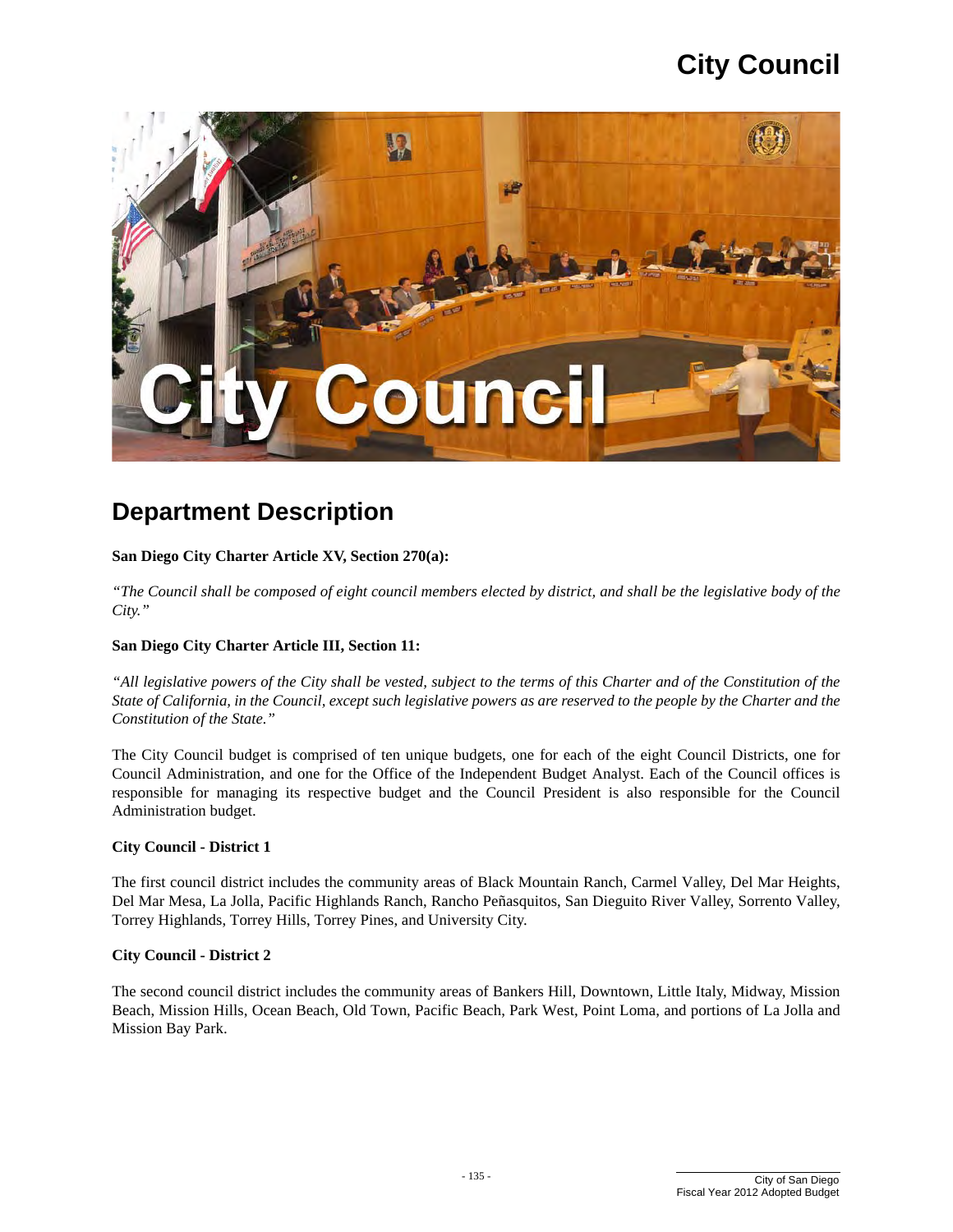#### **City Council - District 3**

The third council district includes the community areas of Hillcrest, University Heights, Normal Heights, Kensington, Talmadge, North Park, South Park, Balboa Park, and portions of City Heights and Golden Hill.

#### **City Council - District 4**

The fourth council district includes Alta Vista, Broadway Heights, Chollas View, Emerald Hills, Encanto, Greater Skyline Hills, Jamacha, Knox, Lincoln Park, Lomita Village, Mount Hope, Mountain View, North Bay Terraces, O'Farrell, Oak Park, Paradise Hills, Ridgeview, Rosemont, Skyline Hills, South Bay Terraces, Valencia Park, Webster, and Willie Henderson Area.

#### **City Council - District 5**

The fifth council district includes the communities of Carmel Mountain Ranch, Mira Mesa, Miramar Ranch North, Rancho Bernardo, Sabre Springs, San Pasqual Valley, and Scripps Ranch.

#### **City Council - District 6**

The sixth council district includes the community areas of Bay Ho, Bay Park, Birdland, De Anza, Clairemont, Fashion Hills, Fashion Valley, Kearny Mesa, Linda Vista, Mission Bay Park, Mission Valley, Mission Village, Morena, Serra Mesa, Stonecrest, and Villa Morena.

#### C**ity Council - District 7**

The seventh council district includes the community areas of Allied Gardens, Chollas Creek, Colina Del Sol, Del Cerro, El Cerrito, Fox Canyon, Grantville, Islenair, Lake Murray, Miramar, Mission Trails Regional Park, Murphy Canyon, Oak Park, Redwood Village, Rolando Park, Rolando, San Carlos, San Diego State University College Area, and Tierrasanta.

#### **City Council - District 8**

The northern portion of the eighth council district includes the communities of Barrio Logan, a portion of Golden Hill, Grant Hill, Logan Heights, Memorial, Shelltown, Sherman Heights, Southcrest, and Stockton. The southern portion includes Egger Highlands, Nestor, Otay Mesa/Nestor, San Ysidro, the Tijuana River Valley, and Otay Mesa.

#### **Council Administration**

 Council Administration functions under the administrative and policy direction of the Council President. It provides general office management for the council offices including the preparation of budgets, payrolls, personnel benefits, and liaison with other departments and governmental agencies. Council Committee Consultants provide consultation to one ad hoc and six standing committees of the City Council: Audit; Budget and Finance; Land Use and Housing; Natural Resources and Culture; Public Safety and Neighborhood Services; Rules, Open Government; and Intergovernmental Relations, and the Ad Hoc Redevelopment Committee.

#### **Community Projects, Programs, and Services**

Community Projects, Programs, and Services (CPPS) is a new division to each Council Office. The funding level for each City Council Office's CPPS Division is initially determined based on estimated savings achieved from the previous fiscal year's operating budget. These funds may be expended by each Council Office for any government purpose or community benefit, in accordance with Council Policy 100-06.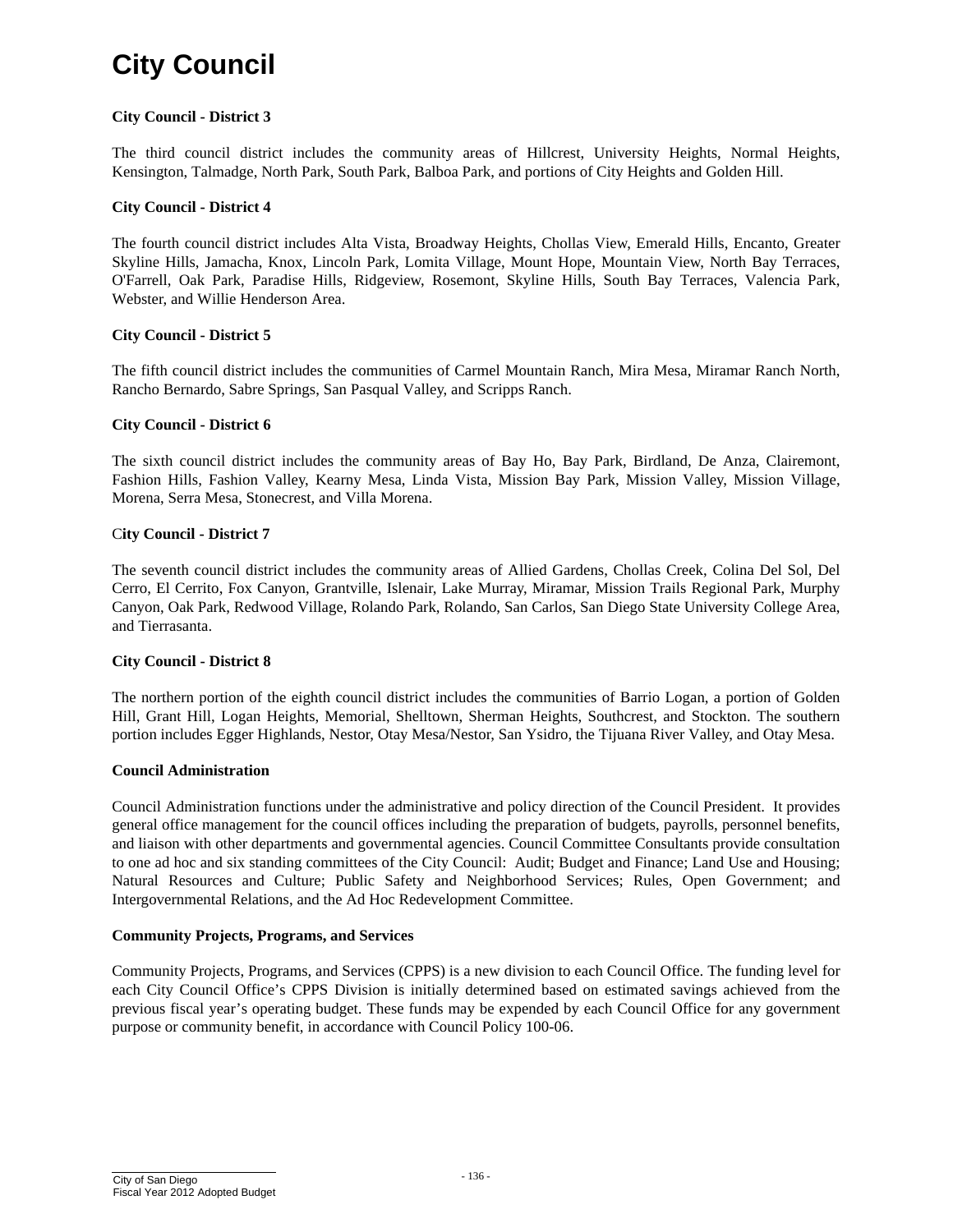# **Department Summary**

|                                      | <b>FY2011</b>   | <b>FY2012</b>   | FY2011-2012      |
|--------------------------------------|-----------------|-----------------|------------------|
|                                      | <b>Budget</b>   | <b>Adopted</b>  | Change           |
| <b>Positions</b>                     | 93.38           | 91.89           | (1.49)           |
| <b>Personnel Expenditures</b>        | \$<br>9,161,511 | \$<br>8,848,862 | \$<br>(312, 649) |
| Non-Personnel Expenditures           | 1,273,040       | 2,987,505       | 1,714,465        |
| <b>Total Department Expenditures</b> | 10.434.551      | 11,836,367      | 1,401,816        |
| <b>Total Department Revenue</b>      | 182,698         | $\sim$          | (182, 698)       |

# **General Fund**

## **Department Expenditures**

|                               | <b>FY2011</b>    | <b>FY2012</b>    | FY2011-2012     |
|-------------------------------|------------------|------------------|-----------------|
|                               | <b>Budget</b>    | <b>Adopted</b>   | <b>Change</b>   |
| <b>Council District 1</b>     | \$<br>1,040,682  | \$<br>1,021,617  | \$<br>(19,065)  |
| Council District 1 - CPPS     |                  | 218,032          | 218,032         |
| <b>Council District 2</b>     | 1,003,475        | 994,401          | (9,074)         |
| Council District 2 - CPPS     |                  | 192,688          | 192,688         |
| <b>Council District 3</b>     | 1,123,099        | 1,110,608        | (12, 491)       |
| Council District 3 - CPPS     |                  | 182,778          | 182,778         |
| Council District 4            | 1,099,469        | 1,086,541        | (12,928)        |
| Council District 4 - CPPS     |                  | 162,167          | 162,167         |
| Council District 5            | 1,047,541        | 1,026,526        | (21, 015)       |
| Council District 5 - CPPS     |                  | 222,249          | 222,249         |
| Council District 6            | 972,108          | 1,068,402        | 96,294          |
| Council District 6 - CPPS     |                  | 153,764          | 153,764         |
| <b>Council District 7</b>     | 1,106,880        | 1,093,564        | (13,316)        |
| Council District 7 - CPPS     |                  | 175,023          | 175,023         |
| <b>Council District 8</b>     | 1,115,310        | 1,102,939        | (12, 371)       |
| Council District 8 - CPPS     |                  | 305,617          | 305,617         |
| <b>Council Administration</b> | 1,925,987        | 1,719,451        | (206, 536)      |
| Total                         | \$<br>10,434,551 | \$<br>11,836,367 | \$<br>1,401,816 |

## **Department Personnel**

|                           | <b>FY2011</b> | <b>FY2012</b>  | FY2011-2012   |
|---------------------------|---------------|----------------|---------------|
|                           | <b>Budget</b> | <b>Adopted</b> | <b>Change</b> |
| <b>Council District 1</b> | 10.21         | 10.00          | (0.21)        |
| Council District 2        | 10.00         | 10.00          | 0.00          |
| Council District 3        | 10.88         | 10.00          | (0.88)        |
| Council District 4        | 10.41         | 10.00          | (0.41)        |
| Council District 5        | 9.00          | 9.00           | 0.00          |
| Council District 6        | 10.00         | 10.00          | 0.00          |
| Council District 7        | 10.00         | 10.00          | 0.00          |
| Council District 8        | 10.00         | 10.00          | 0.00          |
| Council Administration    | 12.88         | 12.89          | 0.01          |
| <b>Total</b>              | 93.38         | 91.89          | (1.49)        |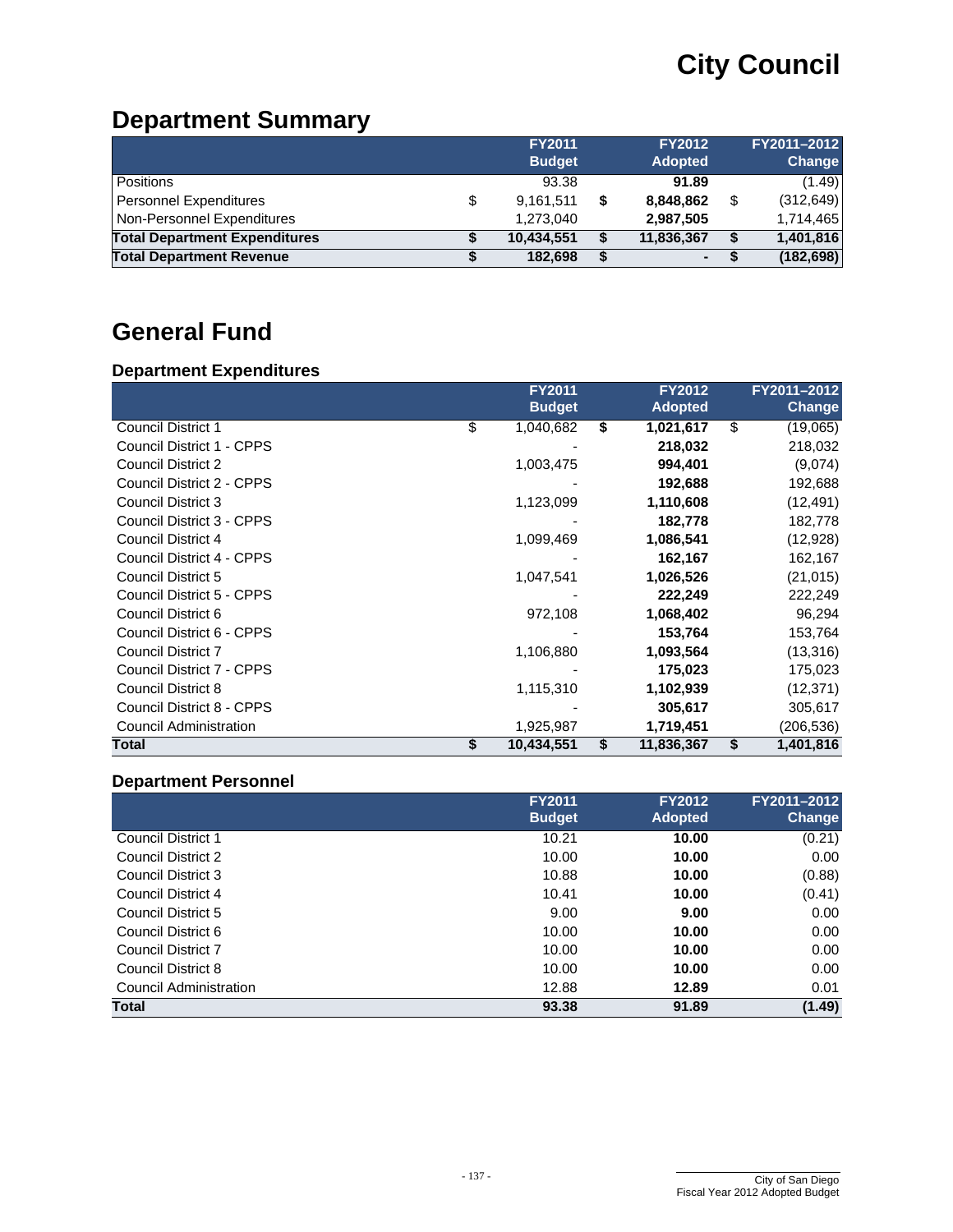## **Significant Budget Adjustments**

|                                                                                                                                                                                                                                                                                    | <b>FTE</b> | <b>Expenditures</b> | <b>Revenue</b> |
|------------------------------------------------------------------------------------------------------------------------------------------------------------------------------------------------------------------------------------------------------------------------------------|------------|---------------------|----------------|
| <b>Equipment/Support for Information Technology</b><br>Funding allocated according to a zero-based annual review<br>of information technology funding requirements and priority<br>analyses.                                                                                       | 0.00       | \$<br>39,866        | \$             |
| <b>Non-Discretionary Adjustment</b><br>Total expenditure allocations that are determined outside of<br>the department's direct control. These allocations are<br>generally based on prior year expenditure trends and<br>examples of these include utilities, insurance, and rent. | 0.00       | 16,815              |                |
| <b>Reduction in Travel and Training</b><br>Reduction of travel and training expenditures.                                                                                                                                                                                          | 0.00       | (4,614)             |                |
| <b>Reduction in Supplies and Contracts</b><br>Additional reduction of supplies and contracts expenditures<br>after a review of prior year spending trends.                                                                                                                         | 0.00       | (7, 824)            |                |
| <b>Adjustment to Council Districts' Expenditures</b><br>Adjustment to personnel expenditures to set the Council<br>Districts' Fiscal Year 2012 Adopted Budgets at the<br>approved levels.                                                                                          | 0.00       | (138, 332)          |                |
| Total                                                                                                                                                                                                                                                                              | 0.00       | \$<br>(94,089)      | \$             |

#### **Expenditures by Category**

| .                             | <b>FY2011</b><br><b>Budget</b> | <b>FY2012</b><br><b>Adopted</b> | FY2011-2012<br><b>Change</b> |
|-------------------------------|--------------------------------|---------------------------------|------------------------------|
| <b>PERSONNEL</b>              |                                |                                 |                              |
| Salaries and Wages            | \$<br>466,134                  | \$<br>431,690                   | \$<br>(34, 444)              |
| <b>Fringe Benefits</b>        | 434.477                        | 451,445                         | 16,968                       |
| PERSONNEL SUBTOTAL            | \$<br>900,611                  | \$<br>883,135                   | \$<br>(17, 476)              |
| <b>NON-PERSONNEL</b>          |                                |                                 |                              |
| <b>Supplies</b>               | \$<br>13,892                   | \$<br>13,197                    | \$<br>(695)                  |
| Contracts                     | 64.347                         | 64,001                          | (346)                        |
| Information Technology        | 45,832                         | 39,866                          | (5,966)                      |
| <b>Energy and Utilities</b>   |                                | 1,892                           | 1,892                        |
| Other                         | 15,000                         | 18,526                          | 3,526                        |
| <b>Capital Expenditures</b>   | 1,000                          | 1,000                           |                              |
| <b>NON-PERSONNEL SUBTOTAL</b> | \$<br>140,071                  | \$<br>138,482                   | \$<br>(1,589)                |
| Total                         | \$<br>1,040,682                | \$<br>1,021,617                 | \$<br>(19,065)               |

| <b>Job</b><br><b>Number</b> | <b>Job</b><br><b>Class</b> | <b>Job Title / Wages</b> | <b>FY2011</b> | <b>FY2012</b><br><b>Budget Adopted</b> | <b>Salary Range</b>     | <b>Total</b> |
|-----------------------------|----------------------------|--------------------------|---------------|----------------------------------------|-------------------------|--------------|
| <b>Salaries and Wages</b>   |                            |                          |               |                                        |                         |              |
| 20001102                    | 2133                       | <b>Council Assistant</b> | 1.00          | 1.00                                   | $$20.426 - $149.323$ \$ | 84,874       |
| 20001071                    | 2003                       | Council Member           | 0.00          | 1.00                                   | 75.096 -<br>75.096      | 75,096       |
| 20001256                    | 20031                      | Council Member           | 1.00          | 0.00                                   | 75.096 -<br>75.096      |              |
| 20001165                    | 2211                       | Council Representative 1 | 4.00          | 6.00                                   | 104.832<br>16.640 -     | 270,026      |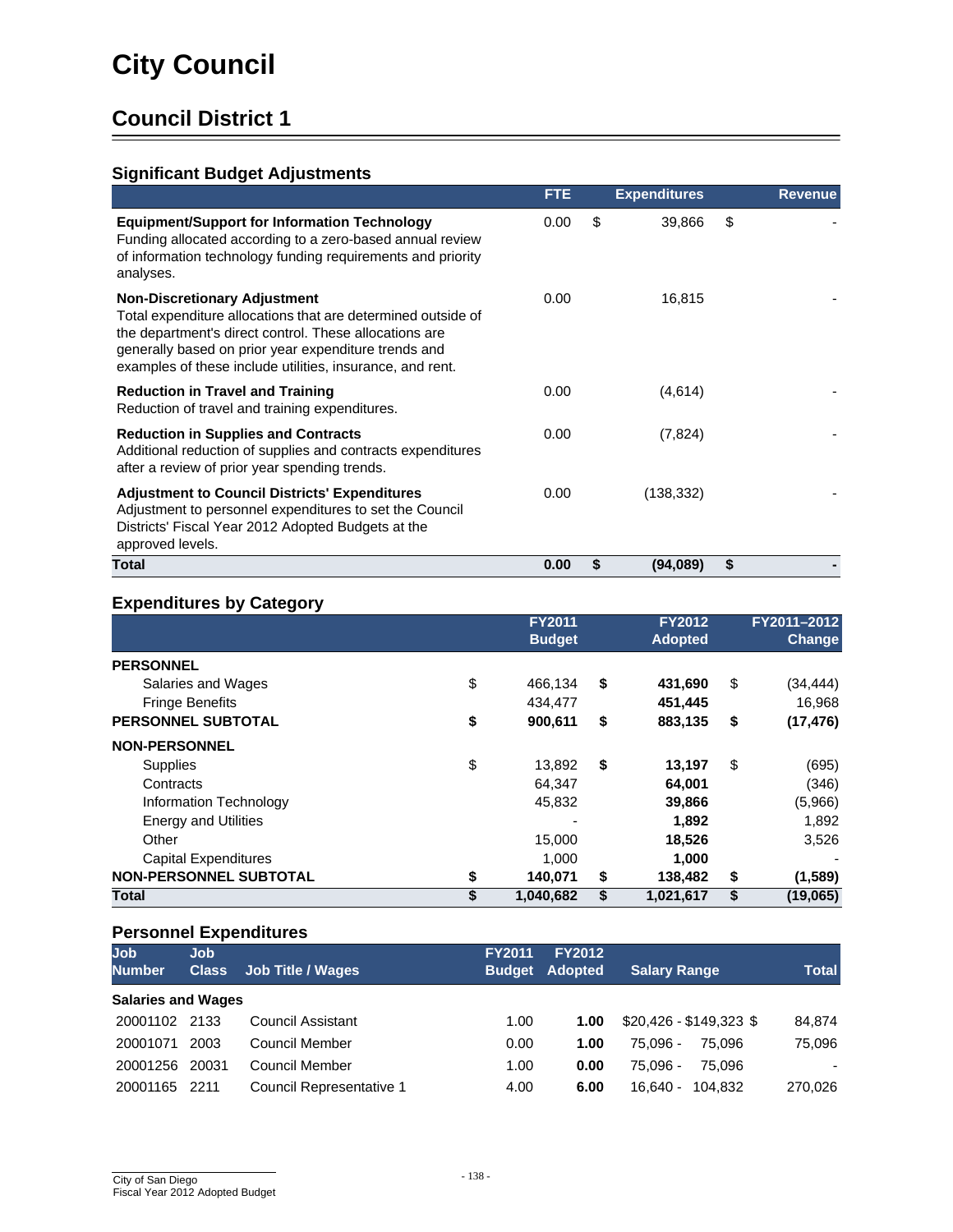| Job                                | <b>Job</b>   |                                             | <b>FY2011</b> | <b>FY2012</b>  |                      |              |
|------------------------------------|--------------|---------------------------------------------|---------------|----------------|----------------------|--------------|
| <b>Number</b>                      | <b>Class</b> | <b>Job Title / Wages</b>                    | <b>Budget</b> | <b>Adopted</b> | <b>Salary Range</b>  | <b>Total</b> |
| 20001259                           | 22111        | Council Representative 1                    | 3.00          | 0.00           | 16,640 - 104,832     |              |
| 20001166                           | 2212         | Council Representative 2A                   | 1.00          | 2.00           | 16,640 - 104,832     | 140,026      |
| 90001074 21031                     |              | Management Intern-Mayor/Council<br>- Hourly | 0.21          | 0.00           | $24,274 -$<br>29.203 |              |
|                                    |              | Adjust Budget To Approved Levels            |               |                |                      | (138, 332)   |
| <b>Salaries and Wages Subtotal</b> |              |                                             | 10.21         | 10.00          | \$                   | 431,690      |
| <b>Fringe Benefits</b>             |              |                                             |               |                |                      |              |
|                                    |              | <b>Employee Offset Savings</b>              |               |                | \$                   | 17,099       |
|                                    |              | <b>Flexible Benefits</b>                    |               |                |                      | 102,973      |
|                                    |              | Long-Term Disability                        |               |                |                      | 3,249        |
|                                    |              | Medicare                                    |               |                |                      | 8,266        |
|                                    |              | <b>Other Post-Employment Benefits</b>       |               |                |                      | 60,410       |
|                                    |              | <b>Retiree Medical Trust</b>                |               |                |                      | 90           |
|                                    |              | Retirement 401 Plan                         |               |                |                      | 360          |
|                                    |              | <b>Retirement ARC</b>                       |               |                |                      | 221,509      |
|                                    |              | Risk Management Administration              |               |                |                      | 10,030       |
|                                    |              | Supplemental Pension Savings Plan           |               |                |                      | 19,592       |
|                                    |              | Unemployment Insurance                      |               |                |                      | 2,167        |
|                                    |              | <b>Workers' Compensation</b>                |               |                |                      | 5,700        |
| <b>Fringe Benefits Subtotal</b>    |              |                                             |               |                | \$                   | 451,445      |
|                                    |              | <b>Total Personnel Expenditures</b>         |               |                | \$                   | 883,135      |

#### **Personnel Expenditures** *(Cont'd)*

# **Council District 1 - CPPS**

## **Significant Budget Adjustments**

|                                                                                                                                                                                                                                                                                                                                                                          | <b>FTE</b> |   | <b>Expenditures</b> | <b>Revenue</b> |
|--------------------------------------------------------------------------------------------------------------------------------------------------------------------------------------------------------------------------------------------------------------------------------------------------------------------------------------------------------------------------|------------|---|---------------------|----------------|
| <b>Community Projects, Programs, and Services</b><br>Adjustment reflects the addition of budget for Community<br>Projects, Programs, and Services. The allocation is based<br>on the Council Office's estimated savings for Fiscal Year<br>2011 as reported in the Fiscal Year 2011 Year-End<br>Monitoring Report, including any requested appropriation<br>adjustments. | 0.00       | S | 218.032             |                |
| <b>Total</b>                                                                                                                                                                                                                                                                                                                                                             | 0.00       |   | 218.032             |                |

|                               |   | <b>FY2011</b><br><b>Budget</b> |   | <b>FY2012</b><br><b>Adopted</b> |    | FY2011-2012<br>Change |
|-------------------------------|---|--------------------------------|---|---------------------------------|----|-----------------------|
| <b>NON-PERSONNEL</b>          |   |                                |   |                                 |    |                       |
| Contracts                     | S | ۰                              | S | 218.032                         | \$ | 218,032               |
| <b>NON-PERSONNEL SUBTOTAL</b> |   | ٠                              | S | 218,032                         | S  | 218,032               |
| Total                         |   | ۰                              |   | 218,032                         |    | 218,032               |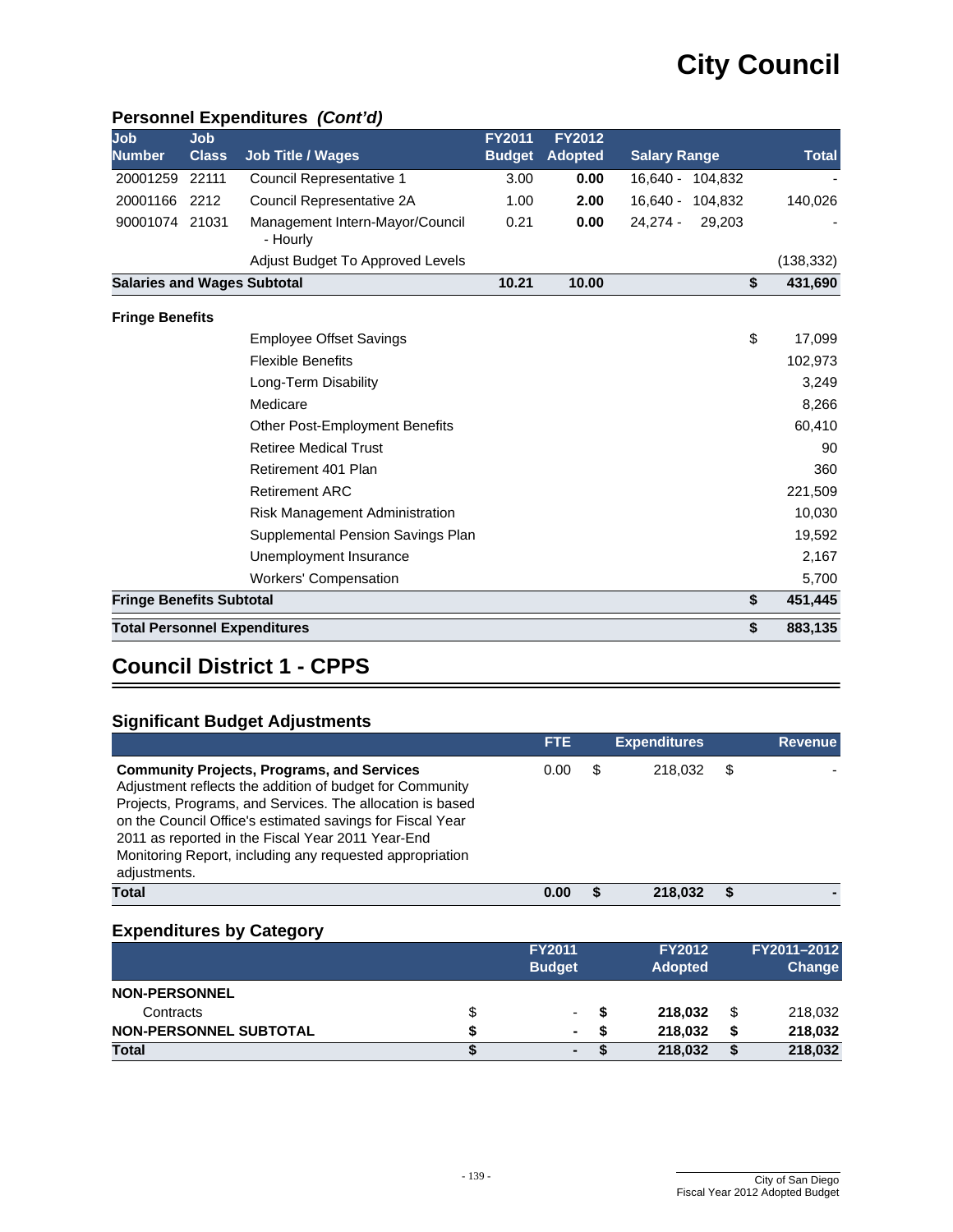## **Significant Budget Adjustments**

|                                                                                                                                                                                                                                                                                    | <b>FTE</b> | <b>Expenditures</b> | <b>Revenue</b> |
|------------------------------------------------------------------------------------------------------------------------------------------------------------------------------------------------------------------------------------------------------------------------------------|------------|---------------------|----------------|
| <b>Equipment/Support for Information Technology</b><br>Funding allocated according to a zero-based annual review<br>of information technology funding requirements and priority<br>analyses.                                                                                       | 0.00       | \$<br>40,631        | \$             |
| <b>Non-Discretionary Adjustment</b><br>Total expenditure allocations that are determined outside of<br>the department's direct control. These allocations are<br>generally based on prior year expenditure trends and<br>examples of these include utilities, insurance, and rent. | 0.00       | 15,677              |                |
| <b>Reduction in Travel and Training</b><br>Reduction of travel and training expenditures.                                                                                                                                                                                          | 0.00       | (2, 249)            |                |
| <b>Expenditure Budget Realignment</b><br>Reduction of expenditure budget to reduce the budget to<br>the baseline level. This reduction redirected funds to<br>support General Fund services.                                                                                       | 0.00       | (8,025)             |                |
| <b>Reduction in Supplies and Contracts</b><br>Additional reduction of supplies and contracts expenditures<br>after a review of prior year spending trends.                                                                                                                         | 0.00       | (11, 975)           |                |
| <b>Adjustment to Council Districts' Expenditures</b><br>Adjustment to personnel expenditures to set the Council<br>Districts' Fiscal Year 2012 Adopted Budgets at the<br>approved levels.                                                                                          | 0.00       | (262, 572)          |                |
| Total                                                                                                                                                                                                                                                                              | 0.00       | \$<br>(228, 513)    | \$             |

## **Expenditures by Category**

|                               | <b>FY2011</b><br><b>Budget</b> | <b>FY2012</b><br><b>Adopted</b> | FY2011-2012<br><b>Change</b> |
|-------------------------------|--------------------------------|---------------------------------|------------------------------|
| <b>PERSONNEL</b>              |                                |                                 |                              |
| Salaries and Wages            | \$<br>445.309                  | \$<br>367,299                   | \$<br>(78,010)               |
| <b>Fringe Benefits</b>        | 372,303                        | 445,269                         | 72,966                       |
| PERSONNEL SUBTOTAL            | \$<br>817,612                  | \$<br>812,568                   | \$<br>(5,044)                |
| <b>NON-PERSONNEL</b>          |                                |                                 |                              |
| <b>Supplies</b>               | \$<br>18,693                   | \$<br>12.706                    | \$<br>(5,987)                |
| Contracts                     | 101,056                        | 103,982                         | 2,926                        |
| Information Technology        | 46.114                         | 40,631                          | (5, 483)                     |
| <b>Energy and Utilities</b>   | 2,000                          | 3.230                           | 1,230                        |
| Other                         | 15,000                         | 18,284                          | 3,284                        |
| <b>Capital Expenditures</b>   | 3,000                          | 3,000                           |                              |
| <b>NON-PERSONNEL SUBTOTAL</b> | \$<br>185,863                  | \$<br>181,833                   | \$<br>(4,030)                |
| <b>Total</b>                  | \$<br>1,003,475                | \$<br>994,401                   | \$<br>(9,074)                |

| <b>Job</b><br><b>Number</b> | Job | Class Job Title / Wages | <b>FY2011</b> | <b>FY2012</b><br><b>Budget Adopted</b> | <b>Salary Range</b>     | <b>Total</b> |
|-----------------------------|-----|-------------------------|---------------|----------------------------------------|-------------------------|--------------|
| <b>Salaries and Wages</b>   |     |                         |               |                                        |                         |              |
| 20001257 21331              |     | Council Assistant       | 1.00          | 0.00                                   | \$20,426 - \$149,323 \$ | -            |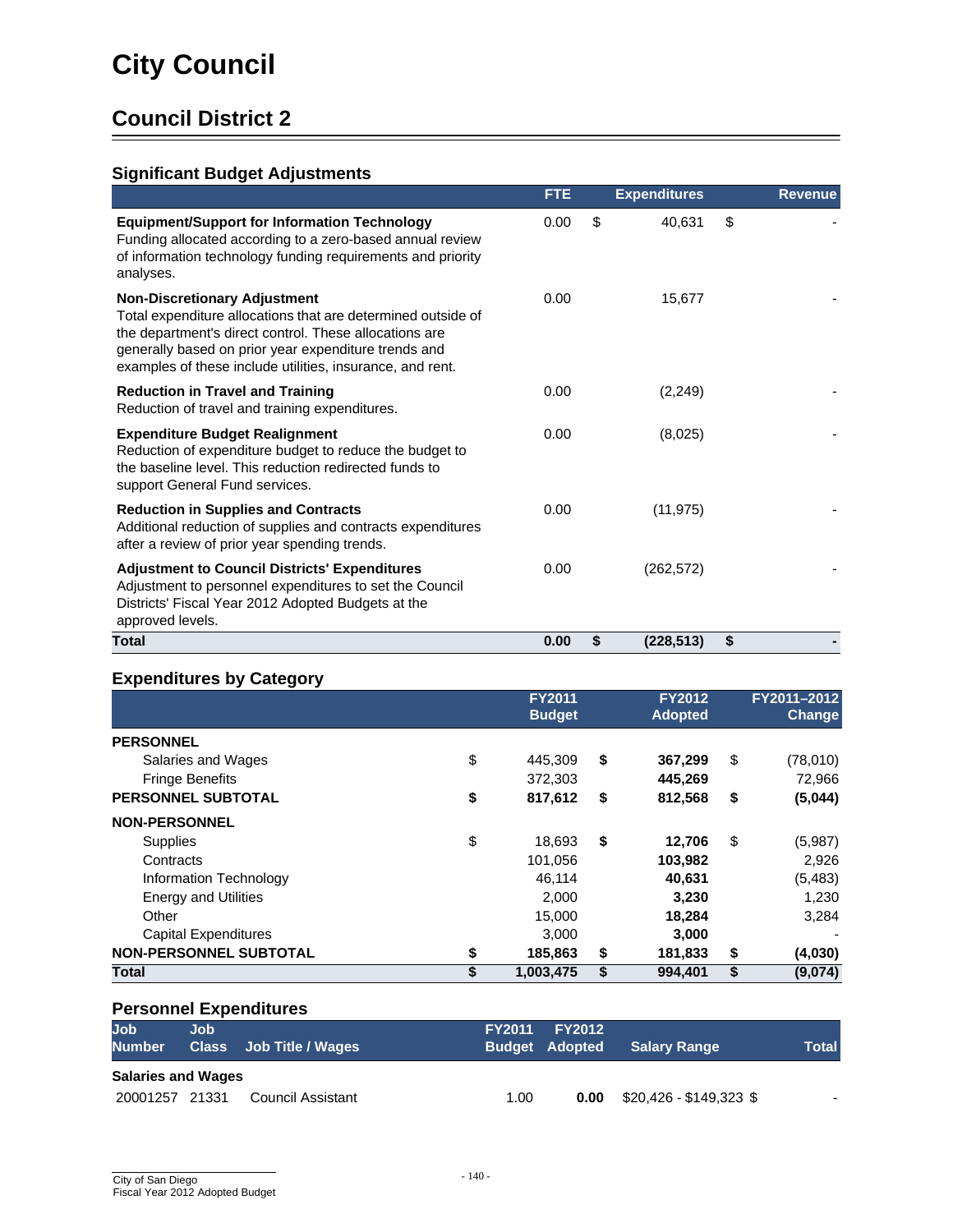## **Personnel Expenditures** *(Cont'd)*

| Job<br><b>Number</b>               | <b>Job</b><br><b>Class</b> | <b>Job Title / Wages</b>              | <b>FY2011</b><br><b>Budget</b> | <b>FY2012</b><br><b>Adopted</b> | <b>Salary Range</b>   | <b>Total</b> |
|------------------------------------|----------------------------|---------------------------------------|--------------------------------|---------------------------------|-----------------------|--------------|
| 20001102                           | 2133                       | <b>Council Assistant</b>              | 0.00                           | 1.00                            | 20,426 - 149,323      | 98,010       |
| 20001071                           | 2003                       | <b>Council Member</b>                 | 1.00                           | 1.00                            | 75,096 -<br>75,096    | 75,096       |
| 20001259                           | 22111                      | Council Representative 1              | 5.00                           | 0.00                            | $16.640 -$<br>104,832 |              |
| 20001165                           | 2211                       | Council Representative 1              | 1.00                           | 6.00                            | $16,640 -$<br>104,832 | 343,318      |
| 20001166                           | 2212                       | Council Representative 2A             | 2.00                           | 2.00                            | $16.640 -$<br>104.832 | 121,472      |
|                                    |                            | Adjust Budget To Approved Levels      |                                |                                 |                       | (270, 597)   |
| <b>Salaries and Wages Subtotal</b> |                            |                                       | 10.00                          | 10.00                           | \$                    | 367,299      |
| <b>Fringe Benefits</b>             |                            |                                       |                                |                                 |                       |              |
|                                    |                            | <b>Employee Offset Savings</b>        |                                |                                 | \$                    | 19,239       |
|                                    |                            | <b>Flexible Benefits</b>              |                                |                                 |                       | 98,177       |
|                                    |                            | Long-Term Disability                  |                                |                                 |                       | 3,657        |
|                                    |                            | Medicare                              |                                |                                 |                       | 9,301        |
|                                    |                            | <b>Other Post-Employment Benefits</b> |                                |                                 |                       | 60,410       |
|                                    |                            | <b>Retirement ARC</b>                 |                                |                                 |                       | 210,315      |
|                                    |                            | Risk Management Administration        |                                |                                 |                       | 10,030       |
|                                    |                            | Supplemental Pension Savings Plan     |                                |                                 |                       | 25,292       |
|                                    |                            | Unemployment Insurance                |                                |                                 |                       | 2,436        |
|                                    |                            | <b>Workers' Compensation</b>          |                                |                                 |                       | 6,412        |
| <b>Fringe Benefits Subtotal</b>    |                            |                                       |                                |                                 | \$                    | 445,269      |
|                                    |                            | <b>Total Personnel Expenditures</b>   |                                |                                 | \$                    | 812,568      |

## **Council District 2 - CPPS**

#### **Significant Budget Adjustments**

|                                                                                                                                                                                                                                                                                                                                                                          | <b>FTE</b> |   | <b>Expenditures</b> |   | <b>Revenue</b> |
|--------------------------------------------------------------------------------------------------------------------------------------------------------------------------------------------------------------------------------------------------------------------------------------------------------------------------------------------------------------------------|------------|---|---------------------|---|----------------|
| <b>Community Projects, Programs, and Services</b><br>Adjustment reflects the addition of budget for Community<br>Projects, Programs, and Services. The allocation is based<br>on the Council Office's estimated savings for Fiscal Year<br>2011 as reported in the Fiscal Year 2011 Year-End<br>Monitoring Report, including any requested appropriation<br>adjustments. | 0.00       | S | 192.688             | S |                |
| Total                                                                                                                                                                                                                                                                                                                                                                    | 0.00       |   | 192.688             |   |                |

|                               |   | <b>FY2011</b><br><b>Budget</b> | <b>FY2012</b><br><b>Adopted</b> |   | FY2011-2012<br><b>Change</b> |
|-------------------------------|---|--------------------------------|---------------------------------|---|------------------------------|
| <b>NON-PERSONNEL</b>          |   |                                |                                 |   |                              |
| Contracts                     | ъ | ۰                              | 192.688                         | S | 192,688                      |
| <b>NON-PERSONNEL SUBTOTAL</b> |   |                                | 192.688                         |   | 192,688                      |
| Total                         |   | ۰                              | 192,688                         | S | 192,688                      |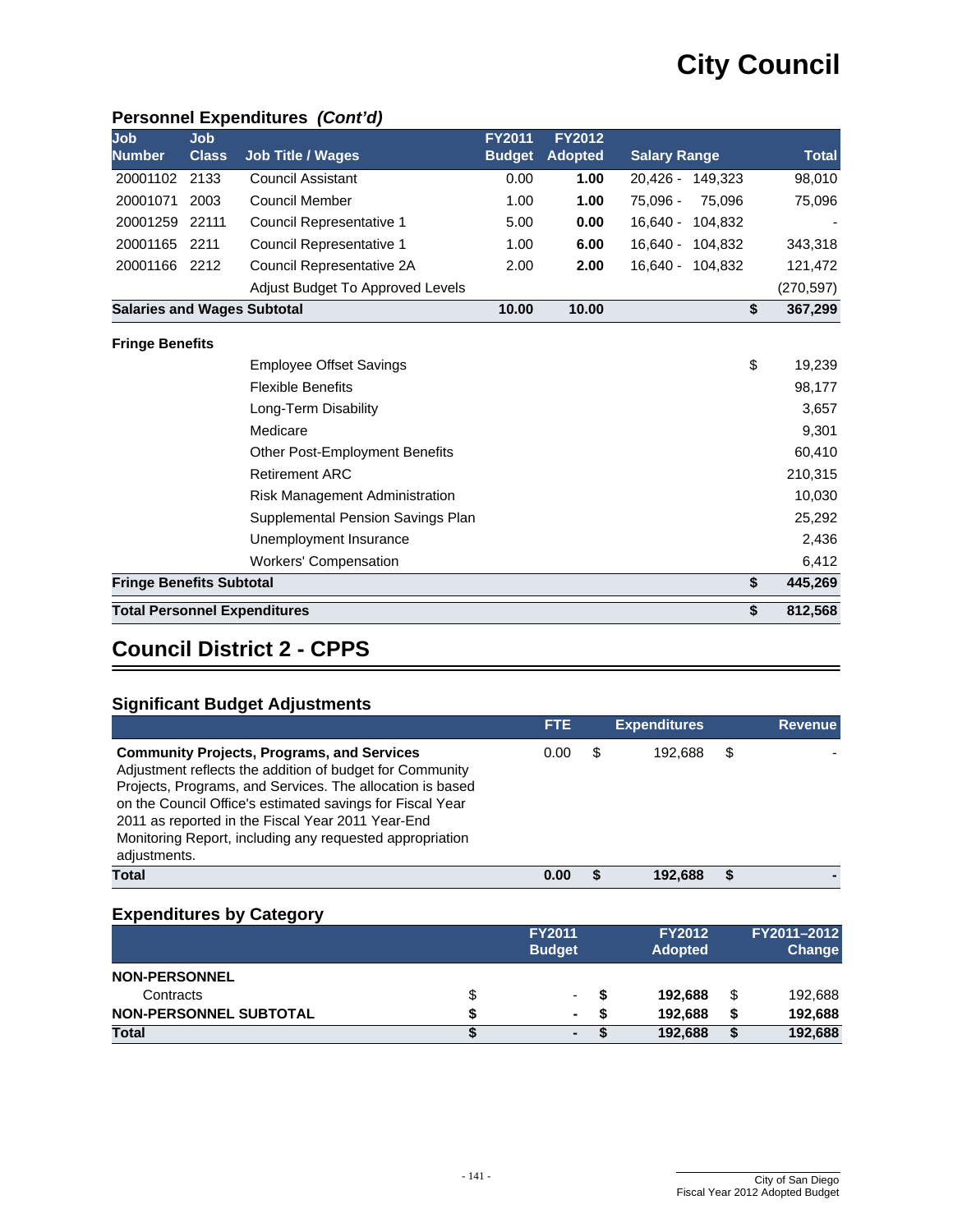## **Significant Budget Adjustments**

|                                                                                                                                                                                                                                                                                    | <b>FTE</b> | <b>Expenditures</b> |    | <b>Revenue</b> |
|------------------------------------------------------------------------------------------------------------------------------------------------------------------------------------------------------------------------------------------------------------------------------------|------------|---------------------|----|----------------|
| <b>Equipment/Support for Information Technology</b><br>Funding allocated according to a zero-based annual review<br>of information technology funding requirements and priority<br>analyses.                                                                                       | 0.00       | \$<br>41,282        | \$ |                |
| <b>Non-Discretionary Adjustment</b><br>Total expenditure allocations that are determined outside of<br>the department's direct control. These allocations are<br>generally based on prior year expenditure trends and<br>examples of these include utilities, insurance, and rent. | 0.00       | 16,017              |    |                |
| <b>Reduction in Travel and Training</b><br>Reduction of travel and training expenditures.                                                                                                                                                                                          | 0.00       | (1, 478)            |    |                |
| <b>Reduction in Supplies and Contracts</b><br>Additional reduction of supplies and contracts expenditures<br>after a review of prior year spending trends.                                                                                                                         | 0.00       | (4, 314)            |    |                |
| <b>Adjustment to Council Districts' Expenditures</b><br>Adjustment to personnel expenditures to set the Council<br>Districts' Fiscal Year 2012 Adopted Budgets at the<br>approved levels.                                                                                          | 0.00       | (59, 141)           |    |                |
| <b>Reduction of Infrastructure Improvement Fund Transfer</b><br>Adjustment reflects the removal of revenue associated with<br>the transfer from the Infrastructure Improvement Fund to<br>the General Fund.                                                                        | 0.00       |                     |    | (27, 486)      |
| Total                                                                                                                                                                                                                                                                              | 0.00       | \$<br>(7, 634)      | S  | (27, 486)      |

## **Expenditures by Category**

|                               | <b>FY2011</b><br><b>Budget</b> | <b>FY2012</b><br><b>Adopted</b> | FY2011-2012<br><b>Change</b> |
|-------------------------------|--------------------------------|---------------------------------|------------------------------|
| <b>PERSONNEL</b>              |                                |                                 |                              |
| Salaries and Wages            | \$<br>534,284                  | \$<br>536,538                   | \$<br>2,254                  |
| <b>Fringe Benefits</b>        | 486.214                        | 468,422                         | (17, 792)                    |
| <b>PERSONNEL SUBTOTAL</b>     | \$<br>1,020,498                | \$<br>1,004,960                 | \$<br>(15, 538)              |
| <b>NON-PERSONNEL</b>          |                                |                                 |                              |
| <b>Supplies</b>               | \$<br>8,162                    | \$<br>8,162                     | \$                           |
| Contracts                     | 34,979                         | 41,332                          | 6,353                        |
| Information Technology        | 48.460                         | 41,282                          | (7, 178)                     |
| <b>Energy and Utilities</b>   |                                | 542                             | 542                          |
| Other                         | 10,000                         | 13,330                          | 3,330                        |
| <b>Capital Expenditures</b>   | 1.000                          | 1.000                           |                              |
| <b>NON-PERSONNEL SUBTOTAL</b> | \$<br>102,601                  | \$<br>105,648                   | \$<br>3,047                  |
| <b>Total</b>                  | 1,123,099                      | \$<br>1,110,608                 | \$<br>(12, 491)              |

#### **Revenues by Category**

|                                | <b>FY2011</b><br><b>Budget</b> | <b>FY2012</b><br><b>Adopted</b> | FY2011-2012<br><b>Change</b> |
|--------------------------------|--------------------------------|---------------------------------|------------------------------|
| Other Financial Sources (Uses) | 27.486                         | $\sim$                          | (27, 486)                    |
| <b>Total</b>                   | 27.486                         | ٠                               | (27, 486)                    |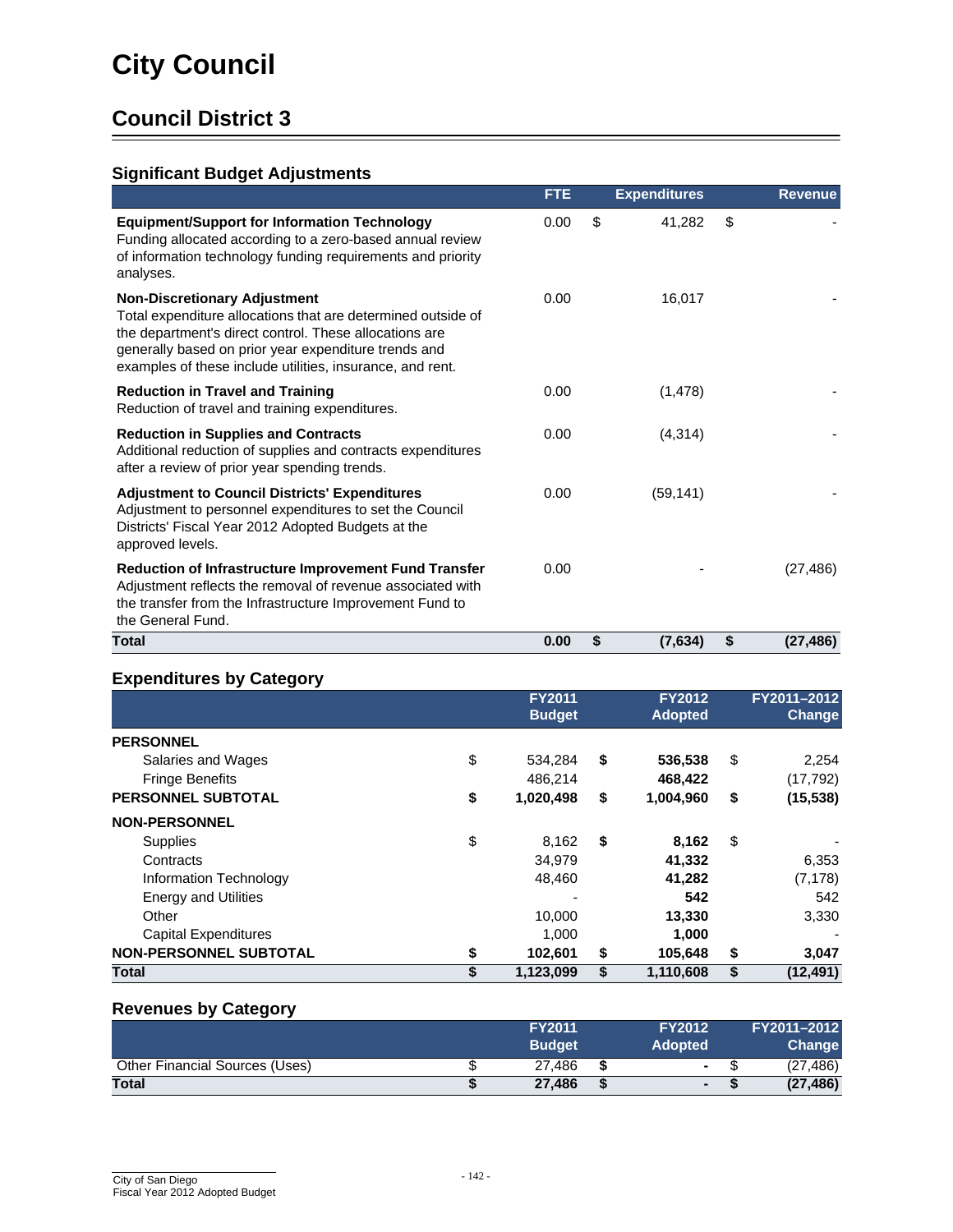#### **Personnel Expenditures**

| Job<br><b>Number</b>               | Job<br><b>Class</b> | <b>Job Title / Wages</b>                    | <b>FY2011</b><br><b>Budget</b> | <b>FY2012</b><br><b>Adopted</b> | <b>Salary Range</b>     | <b>Total</b> |
|------------------------------------|---------------------|---------------------------------------------|--------------------------------|---------------------------------|-------------------------|--------------|
| <b>Salaries and Wages</b>          |                     |                                             |                                |                                 |                         |              |
| 20001102                           | 2133                | <b>Council Assistant</b>                    | 1.00                           | 1.00                            | $$20,426 - $149,323$ \$ | 93,018       |
| 20001071                           | 2003                | <b>Council Member</b>                       | 0.00                           | 1.00                            | 75,096 -<br>75,096      | 75,096       |
| 20001256                           | 20031               | Council Member                              | 1.00                           | 0.00                            | 75,096 -<br>75,096      |              |
| 20001165                           | 2211                | Council Representative 1                    | 3.00                           | 5.00                            | $16,640 -$<br>104,832   | 234,811      |
| 20001166                           | 2212                | Council Representative 2A                   | 5.00                           | 3.00                            | $16,640 -$<br>104,832   | 192,754      |
| 90001074 21031                     |                     | Management Intern-Mayor/Council<br>- Hourly | 0.88                           | 0.00                            | $24,274 -$<br>29,203    |              |
|                                    |                     | Adjust Budget To Approved Levels            |                                |                                 |                         | (59, 141)    |
| <b>Salaries and Wages Subtotal</b> |                     |                                             | 10.88                          | 10.00                           | \$                      | 536,538      |
| <b>Fringe Benefits</b>             |                     |                                             |                                |                                 |                         |              |
|                                    |                     | <b>Employee Offset Savings</b>              |                                |                                 | \$                      | 17,871       |
|                                    |                     | <b>Flexible Benefits</b>                    |                                |                                 |                         | 90,789       |
|                                    |                     | Long-Term Disability                        |                                |                                 |                         | 3,395        |
|                                    |                     | Medicare                                    |                                |                                 |                         | 8,638        |
|                                    |                     | Other Post-Employment Benefits              |                                |                                 |                         | 60,410       |
|                                    |                     | <b>Retirement ARC</b>                       |                                |                                 |                         | 241,105      |
|                                    |                     | Risk Management Administration              |                                |                                 |                         | 10,030       |
|                                    |                     | Supplemental Pension Savings Plan           |                                |                                 |                         | 27,965       |
|                                    |                     | Unemployment Insurance                      |                                |                                 |                         | 2,264        |
|                                    |                     | <b>Workers' Compensation</b>                |                                |                                 |                         | 5,955        |
| <b>Fringe Benefits Subtotal</b>    |                     |                                             |                                |                                 | \$                      | 468,422      |
|                                    |                     | <b>Total Personnel Expenditures</b>         |                                |                                 | \$                      | 1,004,960    |

# **Council District 3 - CPPS**

## **Significant Budget Adjustments**

|                                                                                                                                                                                                                                                                                                                                                                          | <b>FTE</b> | <b>Expenditures</b> |   | <b>Revenue</b> |
|--------------------------------------------------------------------------------------------------------------------------------------------------------------------------------------------------------------------------------------------------------------------------------------------------------------------------------------------------------------------------|------------|---------------------|---|----------------|
| <b>Community Projects, Programs, and Services</b><br>Adjustment reflects the addition of budget for Community<br>Projects, Programs, and Services. The allocation is based<br>on the Council Office's estimated savings for Fiscal Year<br>2011 as reported in the Fiscal Year 2011 Year-End<br>Monitoring Report, including any requested appropriation<br>adjustments. | 0.00       | 182.778             | S |                |
| <b>Total</b>                                                                                                                                                                                                                                                                                                                                                             | 0.00       | 182.778             |   |                |

| -                      | <b>FY2011</b><br><b>Budget</b> | <b>FY2012</b><br><b>Adopted</b> |   | FY2011-2012<br><b>Change</b> |
|------------------------|--------------------------------|---------------------------------|---|------------------------------|
| <b>NON-PERSONNEL</b>   |                                |                                 |   |                              |
| Contracts              | ۰                              | 182.778                         | S | 182,778                      |
| NON-PERSONNEL SUBTOTAL | ٠                              | 182.778                         | S | 182,778                      |
| <b>Total</b>           | ۰                              | 182.778                         |   | 182,778                      |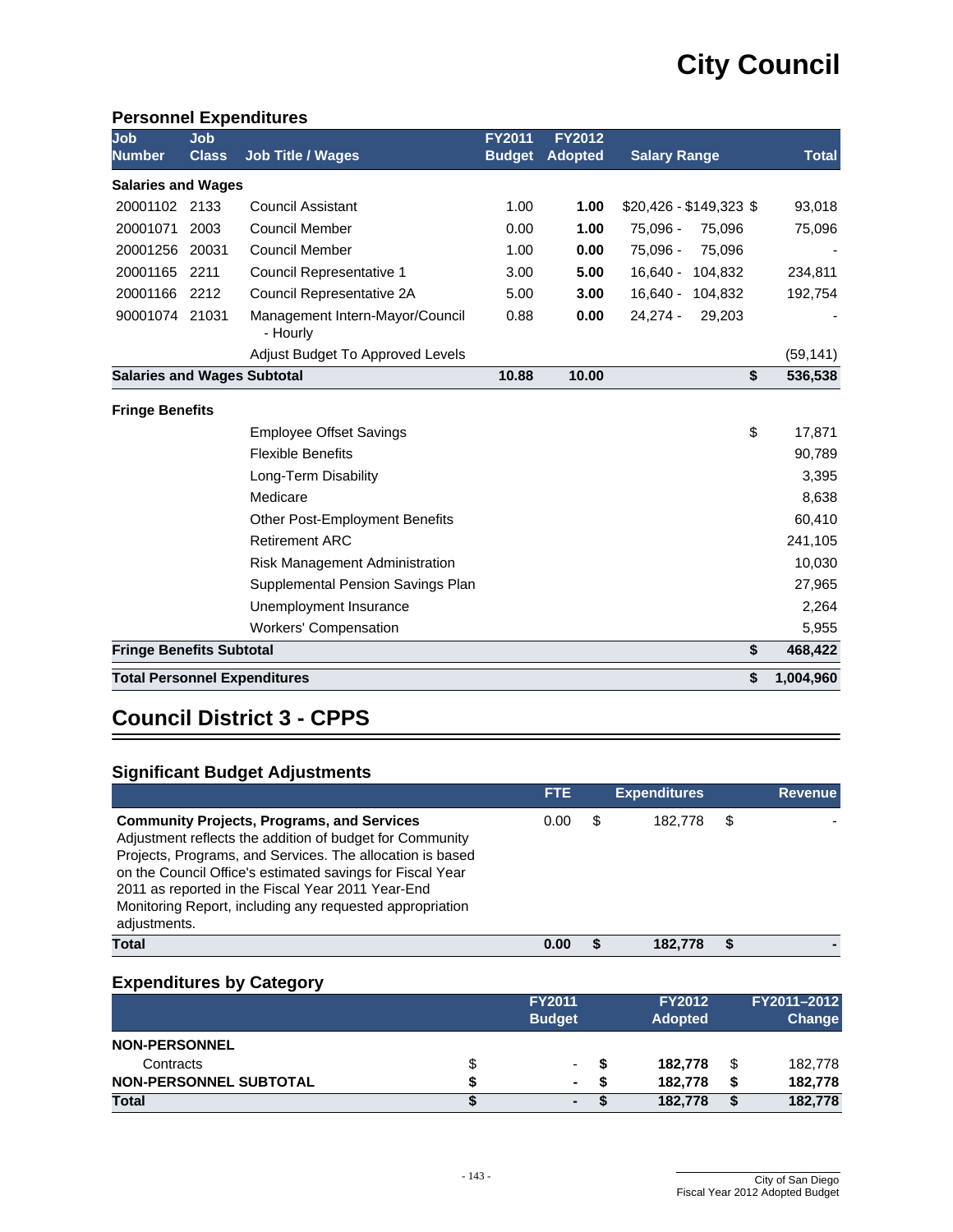## **Significant Budget Adjustments**

|                                                                                                                                                                                                                                                                                    | <b>FTE</b> |    | <b>Expenditures</b> | <b>Revenue</b> |
|------------------------------------------------------------------------------------------------------------------------------------------------------------------------------------------------------------------------------------------------------------------------------------|------------|----|---------------------|----------------|
| <b>Equipment/Support for Information Technology</b><br>Funding allocated according to a zero-based annual review<br>of information technology funding requirements and priority<br>analyses.                                                                                       | 0.00       | \$ | 42,662              | \$             |
| <b>Non-Discretionary Adjustment</b><br>Total expenditure allocations that are determined outside of<br>the department's direct control. These allocations are<br>generally based on prior year expenditure trends and<br>examples of these include utilities, insurance, and rent. | 0.00       |    | 15,705              |                |
| <b>Reduction in Travel and Training</b><br>Reduction of travel and training expenditures.                                                                                                                                                                                          | 0.00       |    | (643)               |                |
| <b>Reduction in Supplies and Contracts</b><br>Additional reduction of supplies and contracts expenditures<br>after a review of prior year spending trends.                                                                                                                         | 0.00       |    | (5, 444)            |                |
| <b>Adjustment to Council Districts' Expenditures</b><br>Adjustment to personnel expenditures to set the Council<br>Districts' Fiscal Year 2012 Adopted Budgets at the<br>approved levels.                                                                                          | 0.00       |    | (190, 159)          |                |
| Total                                                                                                                                                                                                                                                                              | 0.00       | S  | (137, 879)          | \$             |

#### **Expenditures by Category**

| $\sim$                        | <b>FY2011</b><br><b>Budget</b> | <b>FY2012</b><br><b>Adopted</b> | FY2011-2012<br><b>Change</b> |
|-------------------------------|--------------------------------|---------------------------------|------------------------------|
| <b>PERSONNEL</b>              |                                |                                 |                              |
| Salaries and Wages            | \$<br>472,111                  | \$<br>454,352                   | \$<br>(17, 759)              |
| <b>Fringe Benefits</b>        | 506,628                        | 507,970                         | 1,342                        |
| <b>PERSONNEL SUBTOTAL</b>     | \$<br>978,739                  | \$<br>962,322                   | \$<br>(16, 417)              |
| <b>NON-PERSONNEL</b>          |                                |                                 |                              |
| <b>Supplies</b>               | \$<br>4,160                    | \$<br>4,160                     | \$                           |
| Contracts                     | 50,279                         | 55,812                          | 5,533                        |
| Information Technology        | 48.791                         | 42,662                          | (6, 129)                     |
| <b>Energy and Utilities</b>   | 1,500                          | 2,297                           | 797                          |
| Other                         | 15,000                         | 18,288                          | 3,288                        |
| <b>Capital Expenditures</b>   | 1,000                          | 1,000                           |                              |
| <b>NON-PERSONNEL SUBTOTAL</b> | \$<br>120,730                  | \$<br>124,219                   | \$<br>3,489                  |
| Total                         | \$<br>1,099,469                | \$<br>1,086,541                 | \$<br>(12, 928)              |

| <b>Job</b><br><b>Number</b> | Job.<br><b>Class</b> | <b>Job Title / Wages</b> | <b>FY2011</b><br><b>Budget</b> | <b>FY2012</b><br><b>Adopted</b> | <b>Salary Range</b>     | <b>Total</b> |
|-----------------------------|----------------------|--------------------------|--------------------------------|---------------------------------|-------------------------|--------------|
| <b>Salaries and Wages</b>   |                      |                          |                                |                                 |                         |              |
| 20001102 2133               |                      | <b>Council Assistant</b> | 1.00                           | 1.00                            | $$20,426 - $149,323$ \$ | 112,008      |
| 20001071                    | 2003                 | <b>Council Member</b>    | 0.00                           | 1.00                            | 75.096 -<br>75.096      | 72,843       |
| 20001256                    | 20031                | Council Member           | 1.00                           | 0.00                            | 75.096 -<br>75.096      | ۰.           |
| 20001165                    | 2211                 | Council Representative 1 | 8.00                           | 6.00                            | 104.832<br>16.640 -     | 349,420      |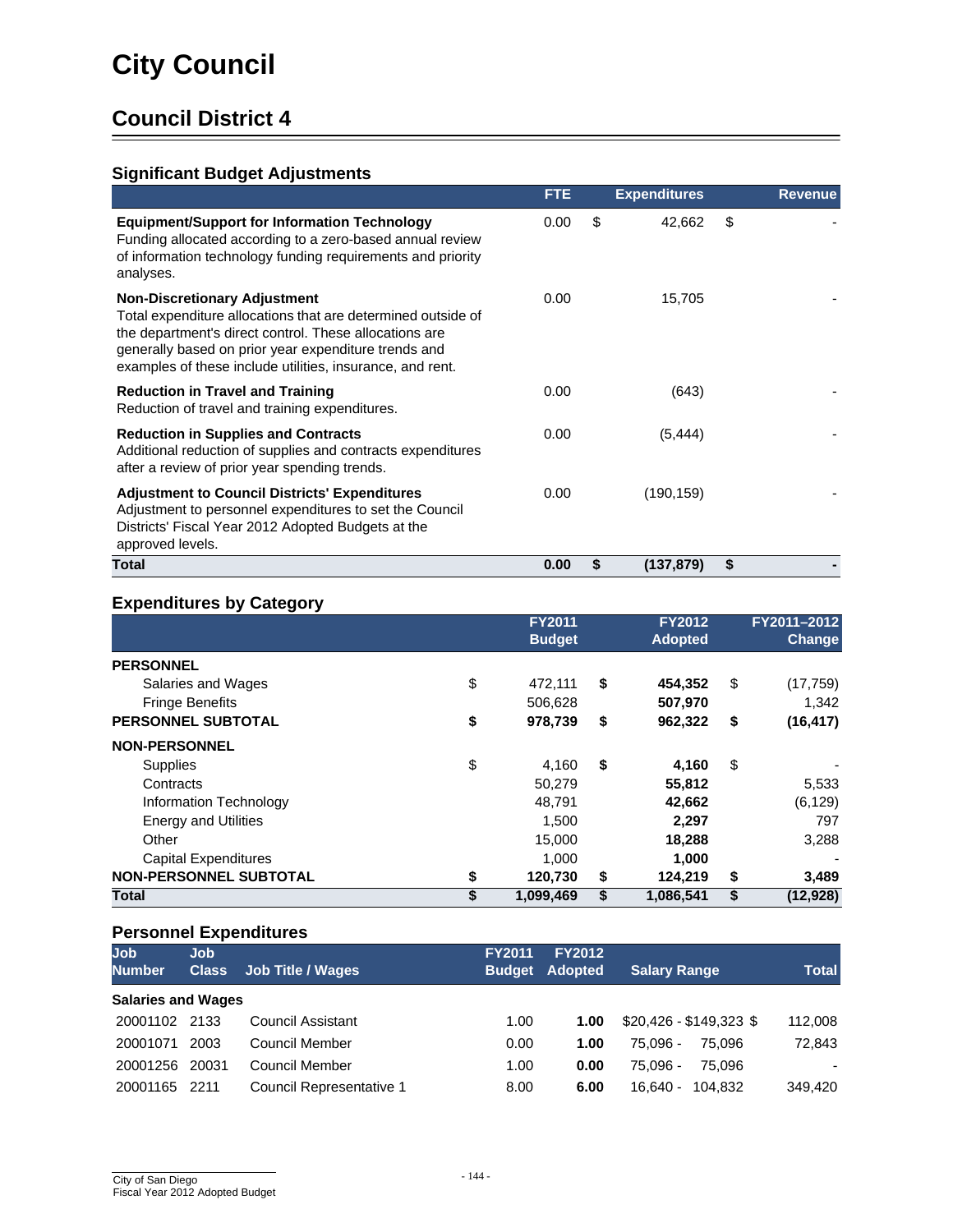| Personnel Expenditures (Cont'd) |  |
|---------------------------------|--|
|---------------------------------|--|

| Job<br><b>Number</b>               | <b>Job</b><br><b>Class</b> | <b>Job Title / Wages</b>                    | <b>FY2011</b><br><b>Budget</b> | <b>FY2012</b><br><b>Adopted</b> | <b>Salary Range</b>  | Total     |
|------------------------------------|----------------------------|---------------------------------------------|--------------------------------|---------------------------------|----------------------|-----------|
| 20001166                           | 2212                       | Council Representative 2A                   | 0.00                           | 2.00                            | 16.640 - 104.832     | 110,240   |
| 90001074                           | 21031                      | Management Intern-Mayor/Council<br>- Hourly | 0.41                           | 0.00                            | $24,274 -$<br>29,203 |           |
|                                    |                            | Adjust Budget To Approved Levels            |                                |                                 |                      | (190,159) |
| <b>Salaries and Wages Subtotal</b> |                            |                                             | 10.41                          | 10.00                           | \$                   | 454,352   |
| <b>Fringe Benefits</b>             |                            |                                             |                                |                                 |                      |           |
|                                    |                            | <b>Employee Offset Savings</b>              |                                |                                 | \$                   | 19,402    |
|                                    |                            | <b>Flexible Benefits</b>                    |                                |                                 |                      | 102,400   |
|                                    |                            | Long-Term Disability                        |                                |                                 |                      | 3,686     |
|                                    |                            | Medicare                                    |                                |                                 |                      | 9,380     |
|                                    |                            | <b>Other Post-Employment Benefits</b>       |                                |                                 |                      | 60,410    |
|                                    |                            | <b>Retirement ARC</b>                       |                                |                                 |                      | 260,078   |
|                                    |                            | Risk Management Administration              |                                |                                 |                      | 10,030    |
|                                    |                            | Supplemental Pension Savings Plan           |                                |                                 |                      | 33,660    |
|                                    |                            | Unemployment Insurance                      |                                |                                 |                      | 2,458     |
|                                    |                            | <b>Workers' Compensation</b>                |                                |                                 |                      | 6,466     |
| <b>Fringe Benefits Subtotal</b>    |                            |                                             |                                |                                 | \$                   | 507,970   |
|                                    |                            | <b>Total Personnel Expenditures</b>         |                                |                                 | \$                   | 962,322   |

## **Council District 4 - CPPS**

## **Significant Budget Adjustments**

|                                                                                                                                                                                                                                                                                                                                                                          | <b>FTE</b> | <b>Expenditures</b> |   | <b>Revenue</b> |
|--------------------------------------------------------------------------------------------------------------------------------------------------------------------------------------------------------------------------------------------------------------------------------------------------------------------------------------------------------------------------|------------|---------------------|---|----------------|
| <b>Community Projects, Programs, and Services</b><br>Adjustment reflects the addition of budget for Community<br>Projects, Programs, and Services. The allocation is based<br>on the Council Office's estimated savings for Fiscal Year<br>2011 as reported in the Fiscal Year 2011 Year-End<br>Monitoring Report, including any requested appropriation<br>adjustments. | 0.00       | 162.167             | S |                |
| <b>Total</b>                                                                                                                                                                                                                                                                                                                                                             | 0.00       | 162.167             |   |                |

|                               | <b>FY2011</b><br><b>Budget</b> |   | <b>FY2012</b><br><b>Adopted</b> |    | FY2011-2012<br><b>Change</b> |
|-------------------------------|--------------------------------|---|---------------------------------|----|------------------------------|
| <b>NON-PERSONNEL</b>          |                                |   |                                 |    |                              |
| Contracts                     | ۰                              |   | 162.167                         | \$ | 162.167                      |
| <b>NON-PERSONNEL SUBTOTAL</b> | $\blacksquare$                 | S | 162.167                         | S  | 162.167                      |
| <b>Total</b>                  | ۰                              |   | 162.167                         | S  | 162,167                      |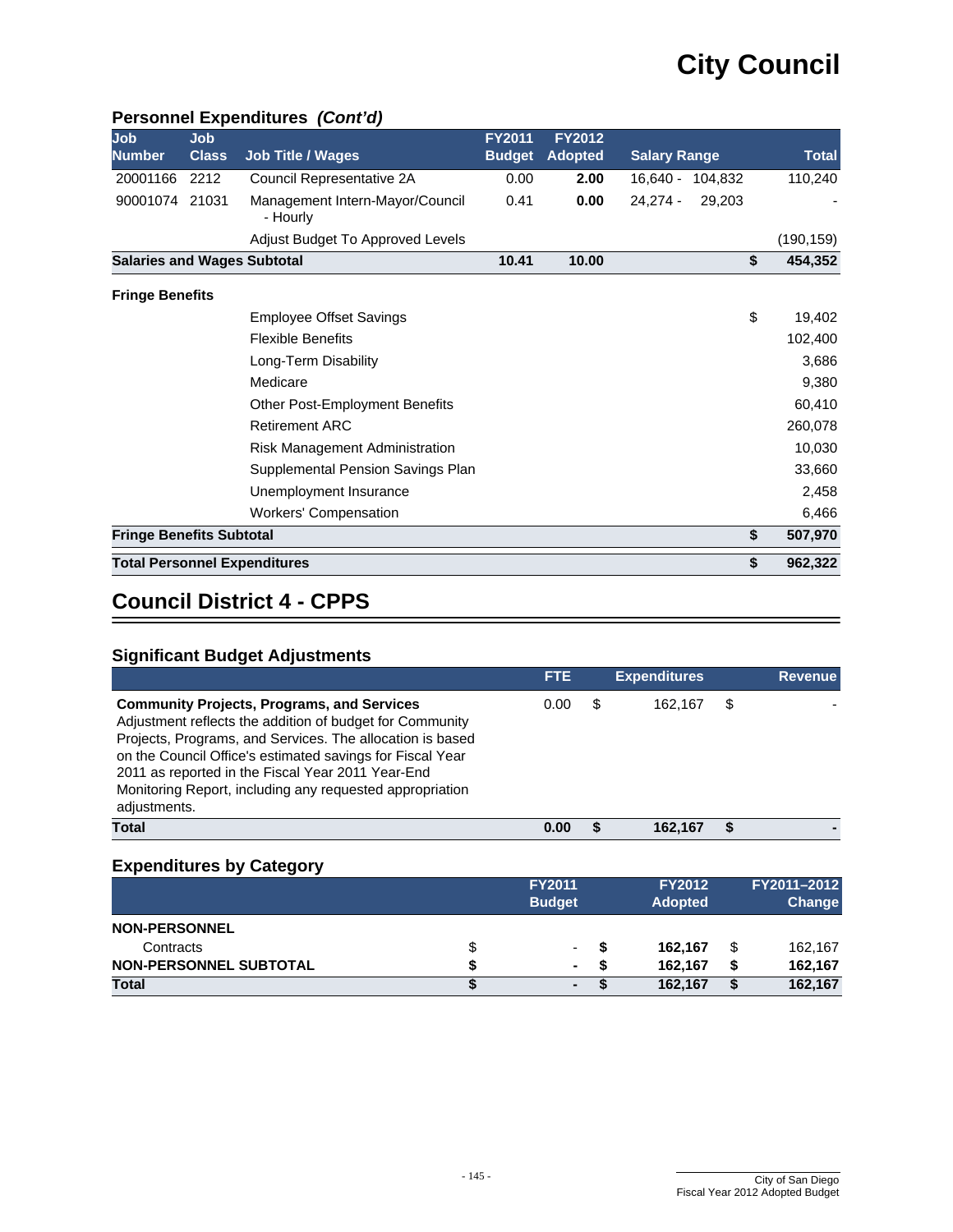## **Significant Budget Adjustments**

|                                                                                                                                                                                                                                                                                    | <b>FTE</b> | <b>Expenditures</b> | <b>Revenue</b> |
|------------------------------------------------------------------------------------------------------------------------------------------------------------------------------------------------------------------------------------------------------------------------------------|------------|---------------------|----------------|
| <b>Equipment/Support for Information Technology</b><br>Funding allocated according to a zero-based annual review<br>of information technology funding requirements and priority<br>analyses.                                                                                       | 0.00       | \$<br>39,353        | \$             |
| <b>Adjustment to Council Districts' Expenditures</b><br>Adjustment to personnel expenditures to set the Council<br>Districts' Fiscal Year 2012 Adopted Budgets at the<br>approved levels.                                                                                          | 0.00       | 37,124              |                |
| <b>Non-Discretionary Adjustment</b><br>Total expenditure allocations that are determined outside of<br>the department's direct control. These allocations are<br>generally based on prior year expenditure trends and<br>examples of these include utilities, insurance, and rent. | 0.00       | 14,038              |                |
| <b>Reduction in Travel and Training</b><br>Reduction of travel and training expenditures.                                                                                                                                                                                          | 0.00       | (2,024)             |                |
| <b>Reduction in Supplies and Contracts</b><br>Additional reduction of supplies and contracts expenditures<br>after a review of prior year spending trends.                                                                                                                         | 0.00       | (12, 535)           |                |
| Total                                                                                                                                                                                                                                                                              | 0.00       | \$<br>75,956        | \$             |

#### **Expenditures by Category**

| .                             | <b>FY2011</b><br><b>Budget</b> | <b>FY2012</b><br><b>Adopted</b> |     | FY2011-2012<br><b>Change</b> |
|-------------------------------|--------------------------------|---------------------------------|-----|------------------------------|
| <b>PERSONNEL</b>              |                                |                                 |     |                              |
| Salaries and Wages            | \$<br>478.800                  | \$<br>546.774                   | \$  | 67,974                       |
| <b>Fringe Benefits</b>        | 378.848                        | 297,867                         |     | (80, 981)                    |
| <b>PERSONNEL SUBTOTAL</b>     | \$<br>857,648                  | \$<br>844.641                   | \$  | (13,007)                     |
| <b>NON-PERSONNEL</b>          |                                |                                 |     |                              |
| <b>Supplies</b>               | \$<br>14,500                   | \$<br>14,500                    | -\$ |                              |
| Contracts                     | 110,853                        | 106,340                         |     | (4, 513)                     |
| Information Technology        | 46,840                         | 39,353                          |     | (7, 487)                     |
| <b>Energy and Utilities</b>   | 200                            | 732                             |     | 532                          |
| Other                         | 15,000                         | 18,460                          |     | 3,460                        |
| <b>Capital Expenditures</b>   | 2,500                          | 2,500                           |     |                              |
| <b>NON-PERSONNEL SUBTOTAL</b> | \$<br>189,893                  | \$<br>181,885                   | \$  | (8,008)                      |
| Total                         | \$<br>1,047,541                | \$<br>1,026,526                 | \$  | (21, 015)                    |

| <b>Job</b><br><b>Number</b> | Job.<br><b>Class</b> | <b>Job Title / Wages</b>  | <b>FY2011</b><br><b>Budget</b> | <b>FY2012</b><br><b>Adopted</b> | <b>Salary Range</b>     | <b>Total</b> |
|-----------------------------|----------------------|---------------------------|--------------------------------|---------------------------------|-------------------------|--------------|
| <b>Salaries and Wages</b>   |                      |                           |                                |                                 |                         |              |
| 20001102 2133               |                      | Council Assistant         | 1.00                           | 1.00                            | $$20,426 - $149,323$ \$ | 92,019       |
| 20001071                    | 2003                 | <b>Council Member</b>     | 1.00                           | 1.00                            | 75.096 -<br>75.096      | 75,096       |
| 20001165                    | 2211                 | Council Representative 1  | 7.00                           | 6.00                            | 16.640 - 104.832        | 281,799      |
| 20001166                    | 2212                 | Council Representative 2A | 0.00                           | 1.00                            | 16.640 - 104.832        | 60,736       |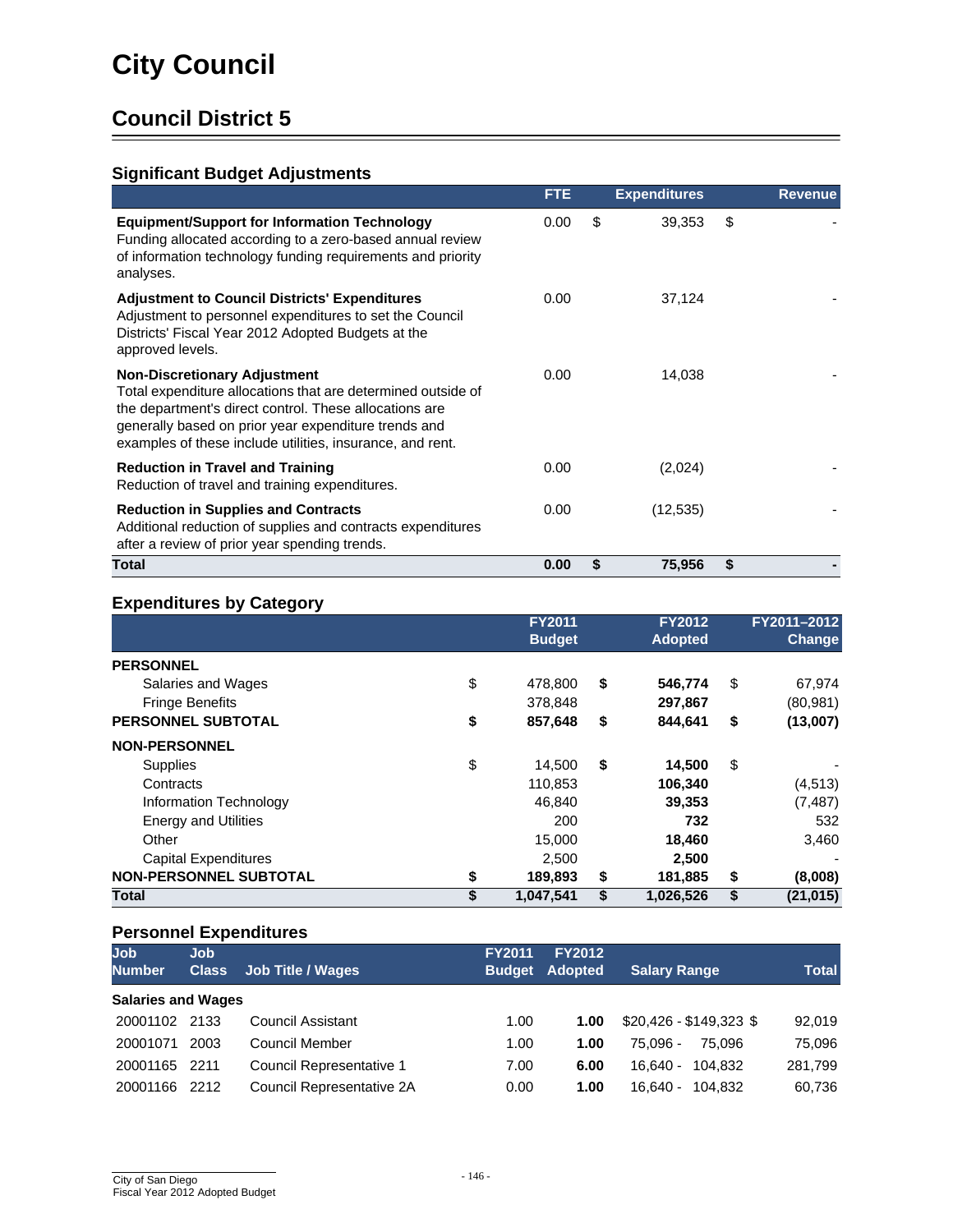#### **Personnel Expenditures** *(Cont'd)*

| Job                                | Job          |                                       | FY2011        | <b>FY2012</b>  |                     |               |
|------------------------------------|--------------|---------------------------------------|---------------|----------------|---------------------|---------------|
| <b>Number</b>                      | <b>Class</b> | <b>Job Title / Wages</b>              | <b>Budget</b> | <b>Adopted</b> | <b>Salary Range</b> | Total         |
|                                    |              | Adjust Budget To Approved Levels      |               |                |                     | 37,124        |
| <b>Salaries and Wages Subtotal</b> |              |                                       | 9.00          | 9.00           |                     | \$<br>546,774 |
| <b>Fringe Benefits</b>             |              |                                       |               |                |                     |               |
|                                    |              | <b>Employee Offset Savings</b>        |               |                |                     | \$<br>15,289  |
|                                    |              | <b>Flexible Benefits</b>              |               |                |                     | 84,491        |
|                                    |              | Long-Term Disability                  |               |                |                     | 2,906         |
|                                    |              | Medicare                              |               |                |                     | 7,390         |
|                                    |              | <b>Other Post-Employment Benefits</b> |               |                |                     | 54,369        |
|                                    |              | <b>Retiree Medical Trust</b>          |               |                |                     | 405           |
|                                    |              | Retirement 401 Plan                   |               |                |                     | 2,020         |
|                                    |              | <b>Retirement ARC</b>                 |               |                |                     | 104,900       |
|                                    |              | Risk Management Administration        |               |                |                     | 9,027         |
|                                    |              | Supplemental Pension Savings Plan     |               |                |                     | 10,038        |
|                                    |              | Unemployment Insurance                |               |                |                     | 1,937         |
|                                    |              | <b>Workers' Compensation</b>          |               |                |                     | 5,095         |
| <b>Fringe Benefits Subtotal</b>    |              |                                       |               |                |                     | \$<br>297,867 |
|                                    |              | <b>Total Personnel Expenditures</b>   |               |                |                     | \$<br>844,641 |

## **Council District 5 - CPPS**

#### **Significant Budget Adjustments**

|                                                                                                                                                                                                                                                                                                                                                                          | <b>FTE</b> | <b>Expenditures</b> |   | <b>Revenue</b> |
|--------------------------------------------------------------------------------------------------------------------------------------------------------------------------------------------------------------------------------------------------------------------------------------------------------------------------------------------------------------------------|------------|---------------------|---|----------------|
| <b>Community Projects, Programs, and Services</b><br>Adjustment reflects the addition of budget for Community<br>Projects, Programs, and Services. The allocation is based<br>on the Council Office's estimated savings for Fiscal Year<br>2011 as reported in the Fiscal Year 2011 Year-End<br>Monitoring Report, including any requested appropriation<br>adjustments. | 0.00       | 222.249             | S |                |
| Total                                                                                                                                                                                                                                                                                                                                                                    | 0.00       | 222.249             |   |                |
|                                                                                                                                                                                                                                                                                                                                                                          |            |                     |   |                |

|                               |   | <b>FY2011</b><br><b>Budget</b> | <b>FY2012</b><br><b>Adopted</b> |    | FY2011-2012<br>Change |  |
|-------------------------------|---|--------------------------------|---------------------------------|----|-----------------------|--|
| <b>NON-PERSONNEL</b>          |   |                                |                                 |    |                       |  |
| Contracts                     | S | ۰                              | 222.249                         | \$ | 222.249               |  |
| <b>NON-PERSONNEL SUBTOTAL</b> |   | ۰                              | 222.249                         |    | 222.249               |  |
| <b>Total</b>                  |   | ۰                              | 222,249                         | S  | 222,249               |  |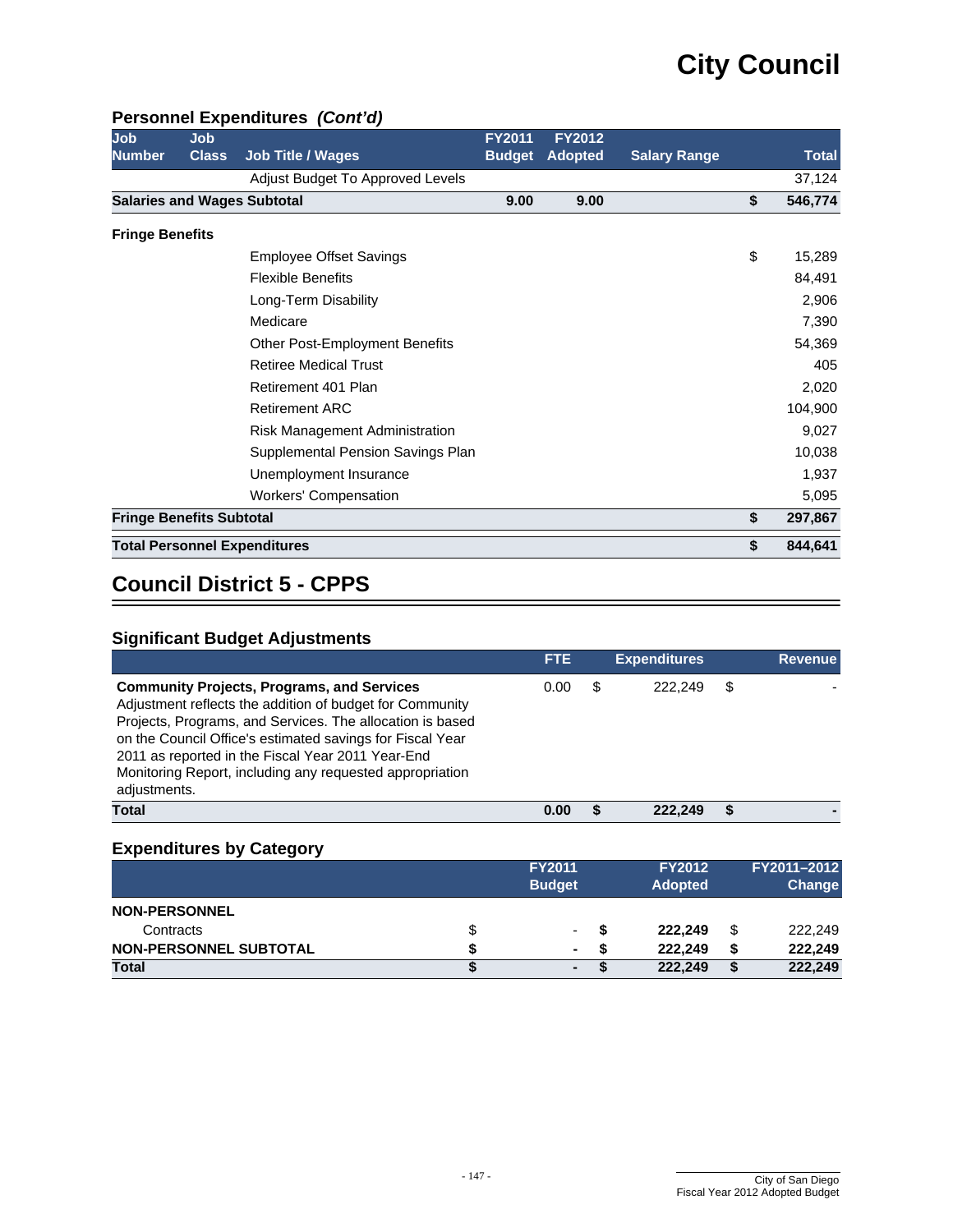## **Significant Budget Adjustments**

|                                                                                                                                                                                                                                                                                    | <b>FTE</b> | <b>Expenditures</b> | <b>Revenue</b> |
|------------------------------------------------------------------------------------------------------------------------------------------------------------------------------------------------------------------------------------------------------------------------------------|------------|---------------------|----------------|
| <b>Equipment/Support for Information Technology</b><br>Funding allocated according to a zero-based annual review<br>of information technology funding requirements and priority<br>analyses.                                                                                       | 0.00       | \$<br>38,355        | \$             |
| <b>Non-Discretionary Adjustment</b><br>Total expenditure allocations that are determined outside of<br>the department's direct control. These allocations are<br>generally based on prior year expenditure trends and<br>examples of these include utilities, insurance, and rent. | 0.00       | 14,763              |                |
| <b>Reduction in Supplies and Contracts</b><br>Additional reduction of supplies and contracts expenditures<br>after a review of prior year spending trends.                                                                                                                         | 0.00       | (1, 497)            |                |
| <b>Adjustment to Council Districts' Expenditures</b><br>Adjustment to personnel expenditures to set the Council<br>Districts' Fiscal Year 2012 Adopted Budgets at the<br>approved levels.                                                                                          | 0.00       | (40,071)            |                |
| <b>Reduction of Infrastructure Improvement Fund Transfer</b><br>Adjustment reflects the removal of revenue associated with<br>the transfer from the Infrastructure Improvement Fund to<br>the General Fund.                                                                        | 0.00       |                     | (32,000)       |
| Total                                                                                                                                                                                                                                                                              | 0.00       | \$<br>11,550        | \$<br>(32,000) |

### **Expenditures by Category**

|                               | <b>FY2011</b><br><b>Budget</b> | <b>FY2012</b><br><b>Adopted</b> | FY2011-2012<br><b>Change</b> |
|-------------------------------|--------------------------------|---------------------------------|------------------------------|
| <b>PERSONNEL</b>              |                                |                                 |                              |
| Salaries and Wages            | \$<br>503,113                  | \$<br>568,950                   | \$<br>65,837                 |
| <b>Fringe Benefits</b>        | 401,959                        | 422,857                         | 20,898                       |
| <b>PERSONNEL SUBTOTAL</b>     | \$<br>905,072                  | \$<br>991,807                   | \$<br>86,735                 |
| <b>NON-PERSONNEL</b>          |                                |                                 |                              |
| <b>Supplies</b>               | \$<br>3.400                    | \$<br>3,400                     | \$                           |
| Contracts                     | 11.574                         | 21,240                          | 9,666                        |
| Information Technology        | 42,062                         | 38,355                          | (3,707)                      |
| <b>Energy and Utilities</b>   |                                | 398                             | 398                          |
| Other                         | 10,000                         | 13,202                          | 3,202                        |
| <b>NON-PERSONNEL SUBTOTAL</b> | \$<br>67,036                   | \$<br>76,595                    | \$<br>9,559                  |
| Total                         | \$<br>972,108                  | \$<br>1,068,402                 | \$<br>96.294                 |

#### **Revenues by Category**

|                                       | <b>FY2011</b><br><b>Budget</b> |   | <b>FY2012</b><br><b>Adopted</b> | FY2011-2012<br>Change |
|---------------------------------------|--------------------------------|---|---------------------------------|-----------------------|
| <b>Other Financial Sources (Uses)</b> | 32,000                         |   | $\sim$                          | (32,000)              |
| <b>Total</b>                          | 32,000                         | S | $-1$                            | (32,000)              |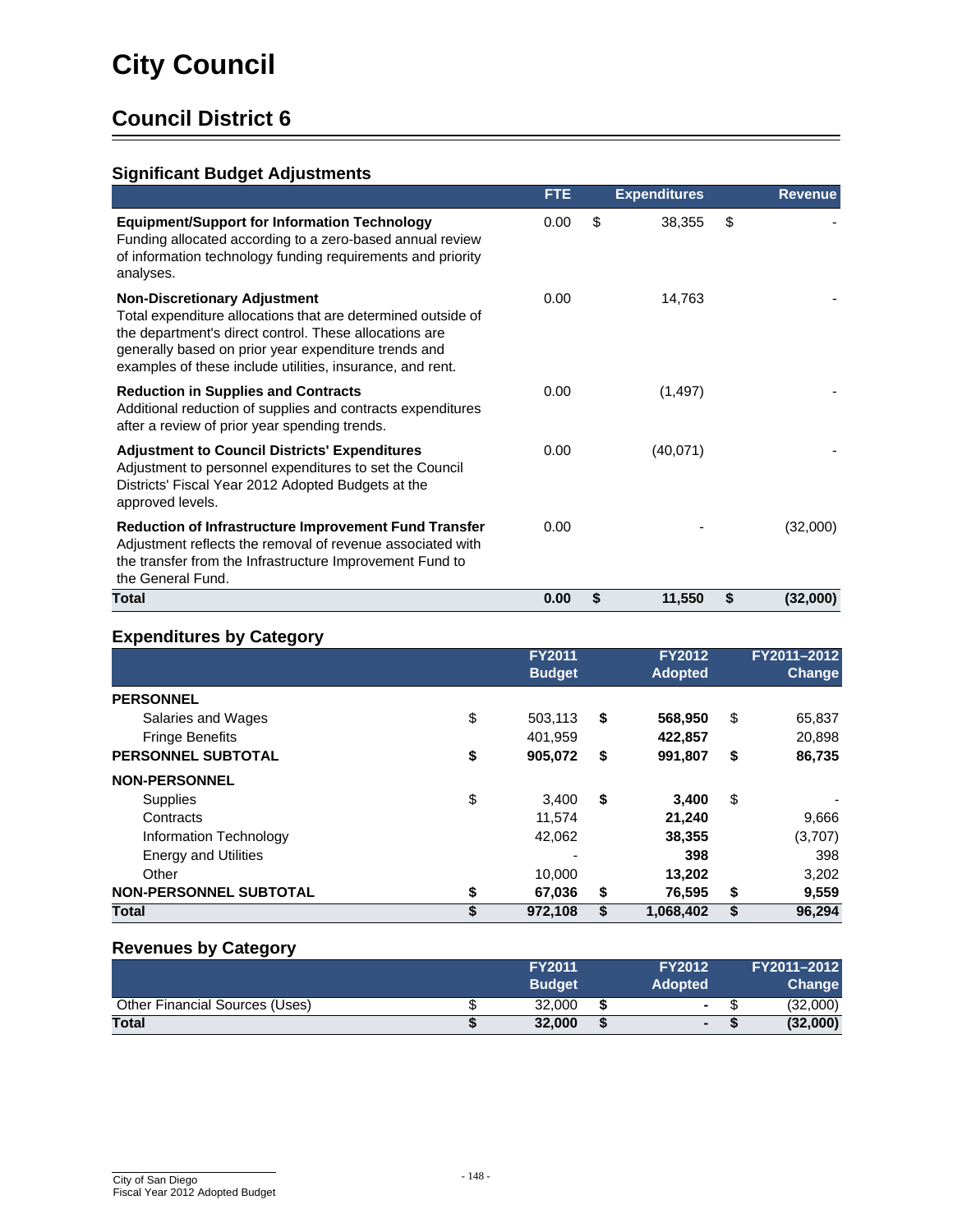#### **Personnel Expenditures**

| Job<br><b>Number</b>               | Job<br><b>Class</b> | <b>Job Title / Wages</b>              | <b>FY2011</b><br><b>Budget</b> | <b>FY2012</b><br><b>Adopted</b> | <b>Salary Range</b>     | <b>Total</b> |
|------------------------------------|---------------------|---------------------------------------|--------------------------------|---------------------------------|-------------------------|--------------|
| <b>Salaries and Wages</b>          |                     |                                       |                                |                                 |                         |              |
| 20001102 2133                      |                     | Council Assistant                     | 1.00                           | 1.00                            | $$20,426 - $149,323$ \$ | 84,700       |
| 20001071                           | 2003                | <b>Council Member</b>                 | 1.00                           | 1.00                            | 75.096 -<br>75.096      | 75,096       |
| 20001165                           | 2211                | Council Representative 1              | 8.00                           | 8.00                            | 16,640 -<br>104,832     | 449,225      |
|                                    |                     | Adjust Budget To Approved Levels      |                                |                                 |                         | (40,071)     |
| <b>Salaries and Wages Subtotal</b> |                     |                                       | 10.00                          | 10.00                           | \$                      | 568,950      |
| <b>Fringe Benefits</b>             |                     |                                       |                                |                                 |                         |              |
|                                    |                     | <b>Employee Offset Savings</b>        |                                |                                 | \$                      | 18,307       |
|                                    |                     | <b>Flexible Benefits</b>              |                                |                                 |                         | 81,802       |
|                                    |                     | Long-Term Disability                  |                                |                                 |                         | 3,479        |
|                                    |                     | Medicare                              |                                |                                 |                         | 8,850        |
|                                    |                     | <b>Other Post-Employment Benefits</b> |                                |                                 |                         | 60,410       |
|                                    |                     | <b>Retirement ARC</b>                 |                                |                                 |                         | 220,520      |
|                                    |                     | Risk Management Administration        |                                |                                 |                         | 10,030       |
|                                    |                     | Supplemental Pension Savings Plan     |                                |                                 |                         | 11,038       |
|                                    |                     | Unemployment Insurance                |                                |                                 |                         | 2,320        |
|                                    |                     | <b>Workers' Compensation</b>          |                                |                                 |                         | 6,101        |
| <b>Fringe Benefits Subtotal</b>    |                     |                                       |                                |                                 | \$                      | 422,857      |
|                                    |                     | <b>Total Personnel Expenditures</b>   |                                |                                 | \$                      | 991,807      |

# **Council District 6 - CPPS**

## **Significant Budget Adjustments**

|                                                                                                                                                                                                                                                                                                                                                                          | <b>FTE</b> |   | <b>Expenditures</b> |   | <b>Revenue</b> |
|--------------------------------------------------------------------------------------------------------------------------------------------------------------------------------------------------------------------------------------------------------------------------------------------------------------------------------------------------------------------------|------------|---|---------------------|---|----------------|
| <b>Community Projects, Programs, and Services</b><br>Adjustment reflects the addition of budget for Community<br>Projects, Programs, and Services. The allocation is based<br>on the Council Office's estimated savings for Fiscal Year<br>2011 as reported in the Fiscal Year 2011 Year-End<br>Monitoring Report, including any requested appropriation<br>adjustments. | 0.00       | S | 153.764             | S |                |
| Total                                                                                                                                                                                                                                                                                                                                                                    | 0.00       |   | 153.764             |   |                |

|                               |   | <b>FY2011</b><br><b>Budget</b> | <b>FY2012</b><br><b>Adopted</b> |   | FY2011-2012<br><b>Change</b> |
|-------------------------------|---|--------------------------------|---------------------------------|---|------------------------------|
| <b>NON-PERSONNEL</b>          |   |                                |                                 |   |                              |
| Contracts                     | S | ۰.                             | 153.764                         | S | 153,764                      |
| <b>NON-PERSONNEL SUBTOTAL</b> |   | ٠.                             | 153.764                         |   | 153,764                      |
| <b>Total</b>                  |   | ٠                              | 153.764                         | Œ | 153,764                      |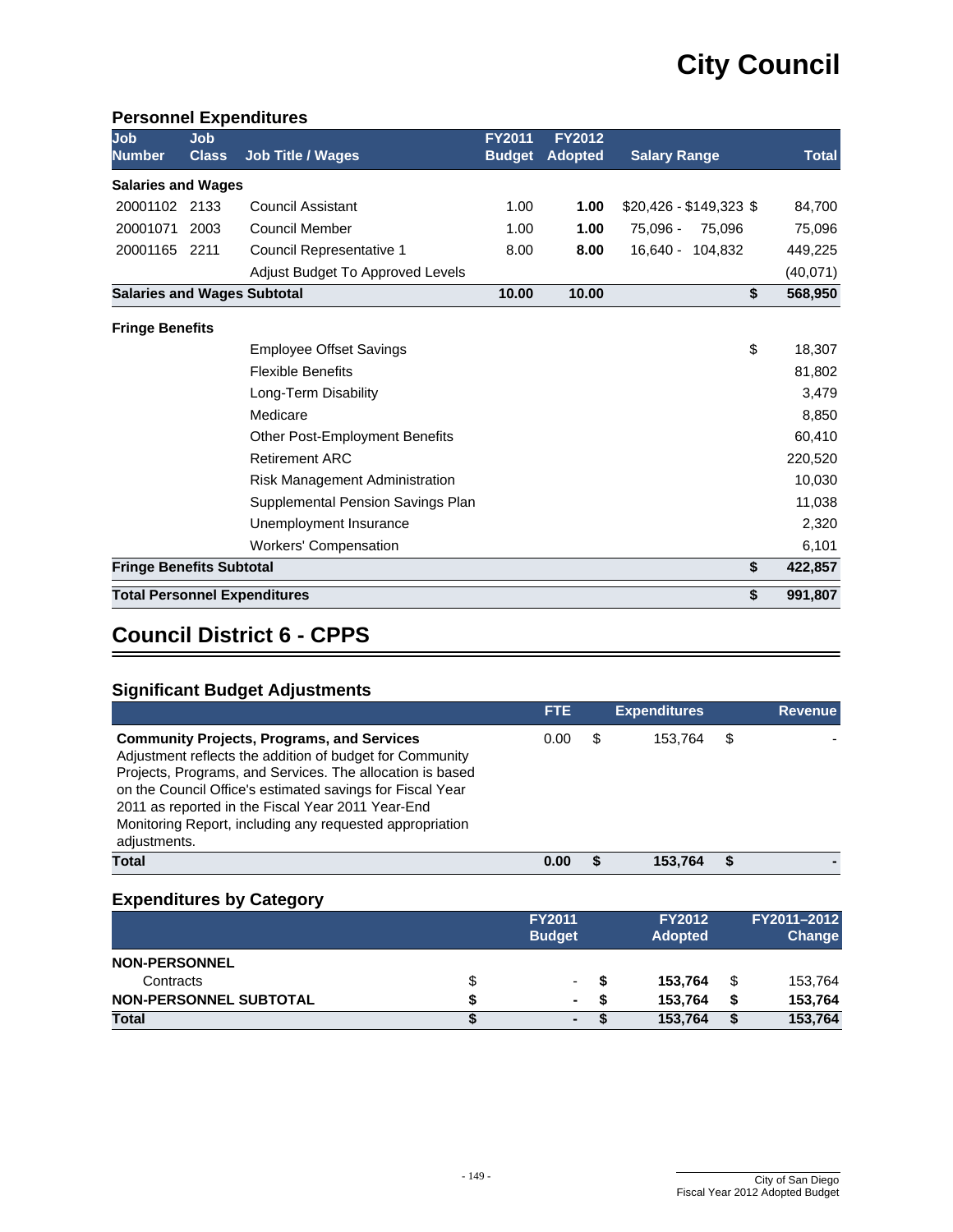## **Significant Budget Adjustments**

|                                                                                                                                                                                                                                                                                    | <b>FTE</b> | <b>Expenditures</b> |    | <b>Revenue</b> |
|------------------------------------------------------------------------------------------------------------------------------------------------------------------------------------------------------------------------------------------------------------------------------------|------------|---------------------|----|----------------|
| <b>Addition in Supplies and Contracts</b><br>Addition in Supplies and Contracts resulting from a<br>redistribution of expenditures based on a review of prior<br>year spending trends.                                                                                             | 0.00       | \$<br>49,963        | \$ |                |
| <b>Equipment/Support for Information Technology</b><br>Funding allocated according to a zero-based annual review<br>of information technology funding requirements and priority<br>analyses.                                                                                       | 0.00       | 39,816              |    |                |
| <b>Non-Discretionary Adjustment</b><br>Total expenditure allocations that are determined outside of<br>the department's direct control. These allocations are<br>generally based on prior year expenditure trends and<br>examples of these include utilities, insurance, and rent. | 0.00       | 16,797              |    |                |
| <b>Reduction in Travel and Training</b><br>Reduction of travel and training expenditures.                                                                                                                                                                                          | 0.00       | (2, 314)            |    |                |
| <b>Reduction in Supplies and Contracts</b><br>Additional reduction of supplies and contracts expenditures<br>after a review of prior year spending trends.                                                                                                                         | 0.00       | (4,263)             |    |                |
| Reduction of Infrastructure Improvement Fund Transfer<br>Adjustment reflects the removal of revenue associated with<br>the transfer from the Infrastructure Improvement Fund to<br>the General Fund.                                                                               | 0.00       |                     |    | (32,000)       |
| Total                                                                                                                                                                                                                                                                              | 0.00       | \$<br>99,999        | S  | (32,000)       |

### **Expenditures by Category**

|                               | <b>FY2011</b><br><b>Budget</b> | <b>FY2012</b><br><b>Adopted</b> | FY2011-2012<br><b>Change</b> |
|-------------------------------|--------------------------------|---------------------------------|------------------------------|
| <b>PERSONNEL</b>              |                                |                                 |                              |
| Salaries and Wages            | \$<br>514,076                  | \$<br>527,505                   | \$<br>13,429                 |
| <b>Fringe Benefits</b>        | 481.312                        | 401,933                         | (79, 379)                    |
| PERSONNEL SUBTOTAL            | \$<br>995,388                  | \$<br>929,438                   | \$<br>(65, 950)              |
| <b>NON-PERSONNEL</b>          |                                |                                 |                              |
| <b>Supplies</b>               | \$<br>13,645                   | \$<br>28,610                    | \$<br>14,965                 |
| Contracts                     | 28,982                         | 68,566                          | 39,584                       |
| Information Technology        | 47,365                         | 39,816                          | (7, 549)                     |
| <b>Energy and Utilities</b>   | 1,500                          | 3,201                           | 1,701                        |
| Other                         | 15,000                         | 18,933                          | 3,933                        |
| <b>Capital Expenditures</b>   | 5,000                          | 5,000                           |                              |
| <b>NON-PERSONNEL SUBTOTAL</b> | \$<br>111,492                  | \$<br>164,126                   | \$<br>52,634                 |
| <b>Total</b>                  | \$<br>1,106,880                | \$<br>1,093,564                 | \$<br>(13, 316)              |

#### **Revenues by Category**

|                                | <b>FY2011</b><br><b>Budget</b> | <b>FY2012</b><br><b>Adopted</b> | FY2011-2012<br><b>Change</b> |
|--------------------------------|--------------------------------|---------------------------------|------------------------------|
| Other Financial Sources (Uses) | 32,000                         | $\sim$                          | (32,000)                     |
| <b>Total</b>                   | 32,000                         | $\blacksquare$                  | (32,000)                     |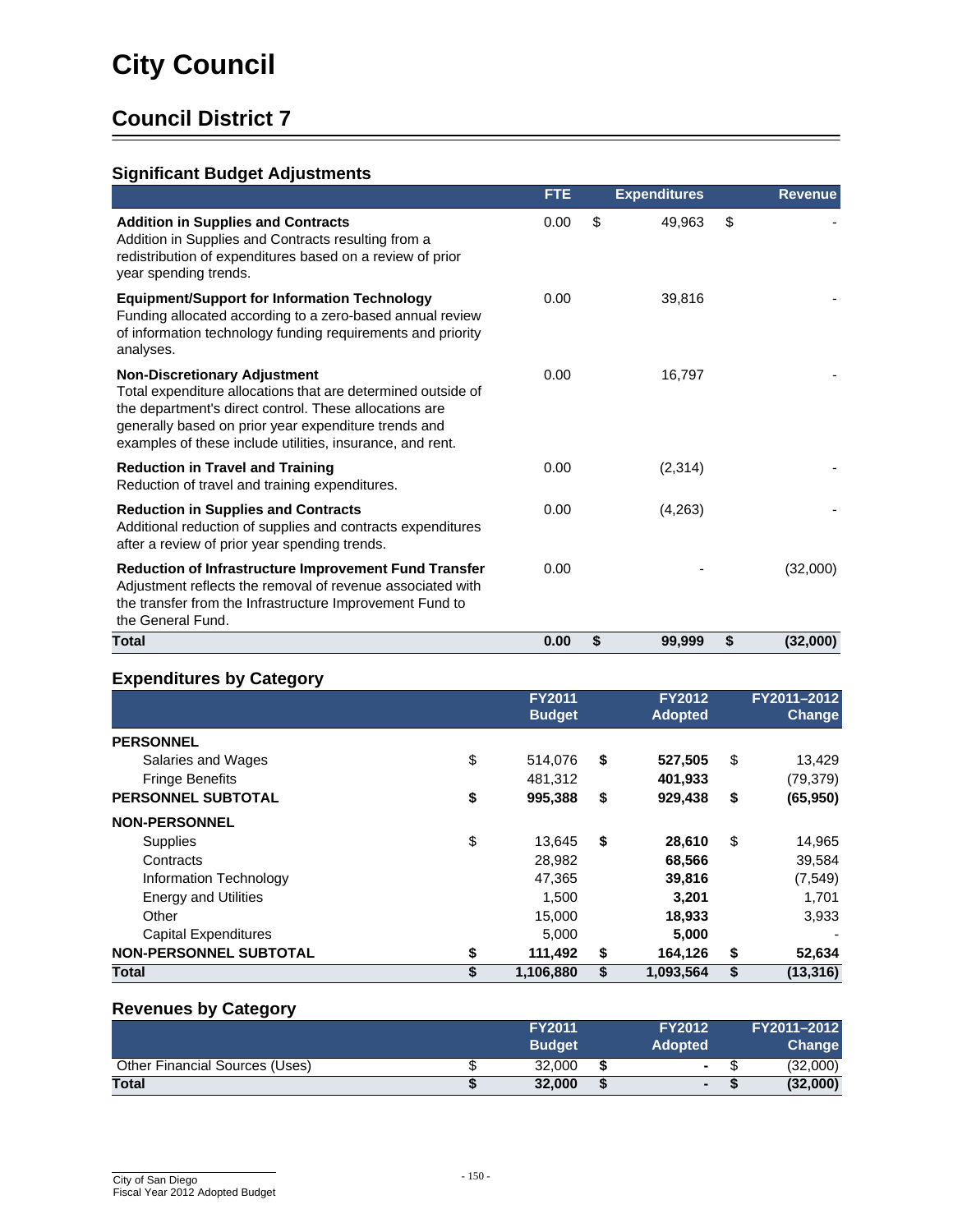#### **Personnel Expenditures**

| Job<br><b>Number</b>               | Job<br><b>Class</b> | <b>Job Title / Wages</b>              | <b>FY2011</b><br><b>Budget</b> | <b>FY2012</b><br><b>Adopted</b> | <b>Salary Range</b>     | <b>Total</b> |
|------------------------------------|---------------------|---------------------------------------|--------------------------------|---------------------------------|-------------------------|--------------|
| <b>Salaries and Wages</b>          |                     |                                       |                                |                                 |                         |              |
|                                    |                     |                                       |                                |                                 |                         |              |
| 20001102 2133                      |                     | <b>Council Assistant</b>              | 1.00                           | 1.00                            | $$20,426 - $149,323$ \$ | 109,013      |
| 20001071                           | 2003                | <b>Council Member</b>                 | 1.00                           | 1.00                            | 75,096 -<br>75,096      | 75,096       |
| 20001165                           | 2211                | Council Representative 1              | 4.00                           | 7.00                            | $16,640 -$<br>104,832   | 343,396      |
| 20001166                           | 2212                | Council Representative 2A             | 4.00                           | 1.00                            | $16,640 -$<br>104,832   |              |
| <b>Salaries and Wages Subtotal</b> |                     |                                       | 10.00                          | 10.00                           | \$                      | 527,505      |
| <b>Fringe Benefits</b>             |                     |                                       |                                |                                 |                         |              |
|                                    |                     | <b>Employee Offset Savings</b>        |                                |                                 | \$                      | 15,825       |
|                                    |                     | <b>Flexible Benefits</b>              |                                |                                 |                         | 77,719       |
|                                    |                     | Long-Term Disability                  |                                |                                 |                         | 3,006        |
|                                    |                     | Medicare                              |                                |                                 |                         | 7,648        |
|                                    |                     | <b>Other Post-Employment Benefits</b> |                                |                                 |                         | 54,369       |
|                                    |                     | <b>Retiree Medical Trust</b>          |                                |                                 |                         | 93           |
|                                    |                     | Retirement 401 Plan                   |                                |                                 |                         | 373          |
|                                    |                     | <b>Retirement ARC</b>                 |                                |                                 |                         | 205,349      |
|                                    |                     | Risk Management Administration        |                                |                                 |                         | 9,027        |
|                                    |                     | Supplemental Pension Savings Plan     |                                |                                 |                         | 21,246       |
|                                    |                     | Unemployment Insurance                |                                |                                 |                         | 2,004        |
|                                    |                     | <b>Workers' Compensation</b>          |                                |                                 |                         | 5,274        |
| <b>Fringe Benefits Subtotal</b>    |                     |                                       |                                |                                 | \$                      | 401,933      |
|                                    |                     | <b>Total Personnel Expenditures</b>   |                                |                                 | \$                      | 929,438      |

# **Council District 7 - CPPS**

#### **Significant Budget Adjustments**

|                                                                                                                                                                                                                                                                                                                                                                          | <b>FTE</b> | <b>Expenditures</b> | <b>Revenue</b> |
|--------------------------------------------------------------------------------------------------------------------------------------------------------------------------------------------------------------------------------------------------------------------------------------------------------------------------------------------------------------------------|------------|---------------------|----------------|
| <b>Community Projects, Programs, and Services</b><br>Adjustment reflects the addition of budget for Community<br>Projects, Programs, and Services. The allocation is based<br>on the Council Office's estimated savings for Fiscal Year<br>2011 as reported in the Fiscal Year 2011 Year-End<br>Monitoring Report, including any requested appropriation<br>adjustments. | 0.00       | 175.023             |                |
| Total                                                                                                                                                                                                                                                                                                                                                                    | 0.00       | 175.023             |                |

|                               |   | <b>FY2011</b><br><b>Budget</b> | <b>FY2012</b><br><b>Adopted</b> |         | FY2011-2012<br><b>Change</b> |         |
|-------------------------------|---|--------------------------------|---------------------------------|---------|------------------------------|---------|
| <b>NON-PERSONNEL</b>          |   |                                |                                 |         |                              |         |
| Contracts                     | ง | ۰.                             |                                 | 175.023 | \$                           | 175,023 |
| <b>NON-PERSONNEL SUBTOTAL</b> |   | $\blacksquare$                 | S                               | 175.023 | S                            | 175,023 |
| <b>Total</b>                  |   | ٠                              |                                 | 175,023 |                              | 175,023 |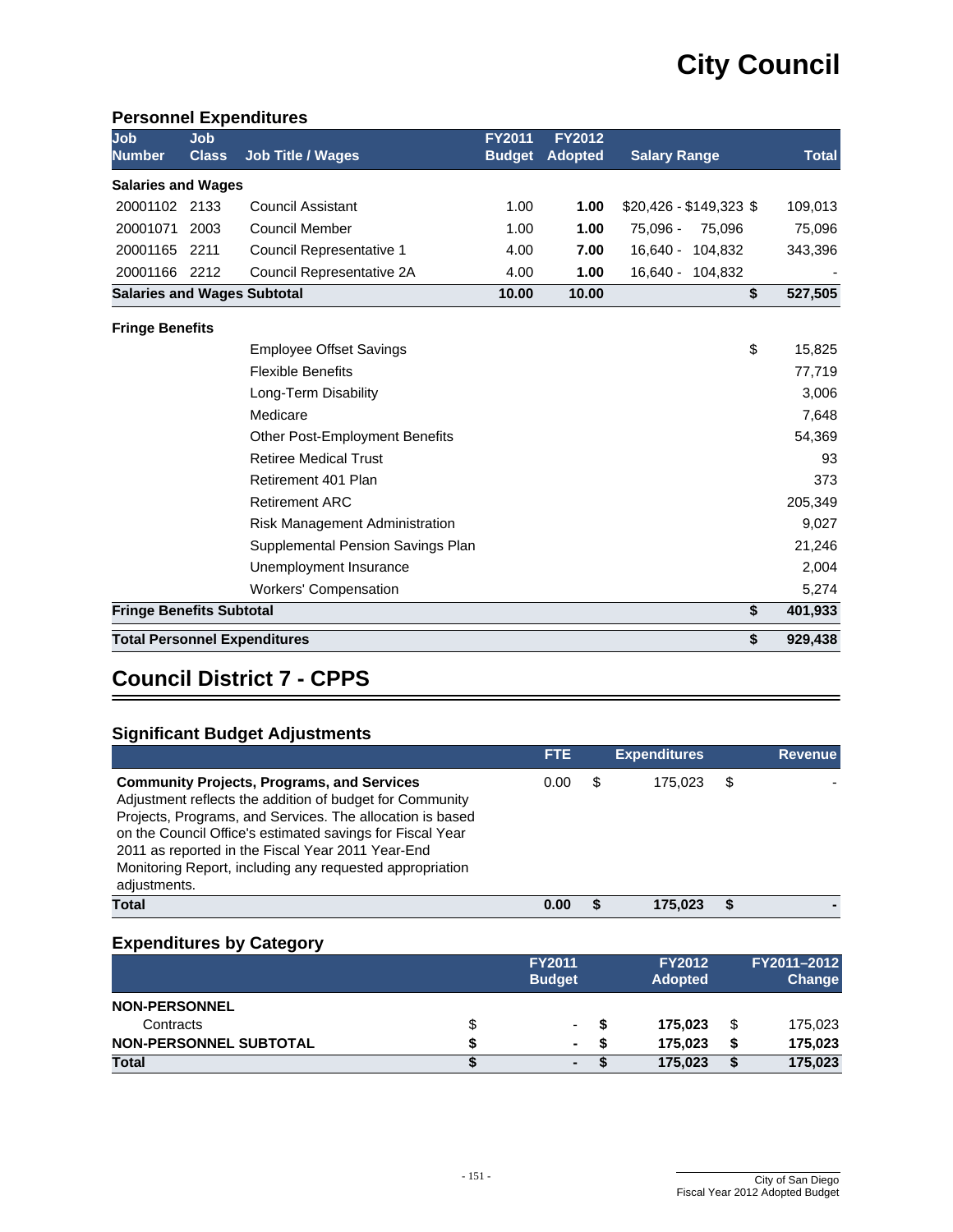## **Significant Budget Adjustments**

|                                                                                                                                                                                                                                                                                    | <b>FTE</b> | <b>Expenditures</b> |    | <b>Revenue</b> |
|------------------------------------------------------------------------------------------------------------------------------------------------------------------------------------------------------------------------------------------------------------------------------------|------------|---------------------|----|----------------|
| <b>Adjustment to Council Districts' Expenditures</b><br>Adjustment to personnel expenditures to set the Council<br>Districts' Fiscal Year 2012 Adopted Budgets at the<br>approved levels.                                                                                          | 0.00       | \$<br>40,702        | \$ |                |
| <b>Equipment/Support for Information Technology</b><br>Funding allocated according to a zero-based annual review<br>of information technology funding requirements and priority<br>analyses.                                                                                       | 0.00       | 38,538              |    |                |
| <b>Non-Discretionary Adjustment</b><br>Total expenditure allocations that are determined outside of<br>the department's direct control. These allocations are<br>generally based on prior year expenditure trends and<br>examples of these include utilities, insurance, and rent. | 0.00       | 15,324              |    |                |
| <b>Reduction in Travel and Training</b><br>Reduction of travel and training expenditures.                                                                                                                                                                                          | 0.00       | (1,703)             |    |                |
| <b>Reduction in Supplies and Contracts</b><br>Additional reduction of supplies and contracts expenditures<br>after a review of prior year spending trends.                                                                                                                         | 0.00       | (3,961)             |    |                |
| Reduction of Infrastructure Improvement Fund Transfer<br>Adjustment reflects the removal of revenue associated with<br>the transfer from the Infrastructure Improvement Fund to<br>the General Fund.                                                                               | 0.00       |                     |    | (32,000)       |
| Total                                                                                                                                                                                                                                                                              | 0.00       | \$<br>88,900        | S  | (32,000)       |

### **Expenditures by Category**

|                               | <b>FY2011</b><br><b>Budget</b> | <b>FY2012</b><br><b>Adopted</b> | FY2011-2012<br><b>Change</b> |
|-------------------------------|--------------------------------|---------------------------------|------------------------------|
| <b>PERSONNEL</b>              |                                |                                 |                              |
| Salaries and Wages            | \$<br>524.691                  | \$<br>628,392                   | \$<br>103,701                |
| <b>Fringe Benefits</b>        | 485.524                        | 366,736                         | (118, 788)                   |
| <b>PERSONNEL SUBTOTAL</b>     | \$<br>1,010,215                | \$<br>995,128                   | \$<br>(15,087)               |
| <b>NON-PERSONNEL</b>          |                                |                                 |                              |
| <b>Supplies</b>               | \$<br>12,463                   | \$<br>12,463                    | \$                           |
| Contracts                     | 27,150                         | 32,649                          | 5,499                        |
| Information Technology        | 45,482                         | 38,538                          | (6,944)                      |
| <b>Energy and Utilities</b>   |                                | 862                             | 862                          |
| Other                         | 15,000                         | 18,299                          | 3,299                        |
| <b>Capital Expenditures</b>   | 5,000                          | 5,000                           |                              |
| <b>NON-PERSONNEL SUBTOTAL</b> | \$<br>105,095                  | \$<br>107,811                   | \$<br>2,716                  |
| <b>Total</b>                  | \$<br>1,115,310                | \$<br>1,102,939                 | \$<br>(12, 371)              |

#### **Revenues by Category**

|                                       | <b>FY2011</b><br><b>Budget</b> |   | <b>FY2012</b><br><b>Adopted</b> | FY2011-2012<br><b>Change</b> |
|---------------------------------------|--------------------------------|---|---------------------------------|------------------------------|
| <b>Other Financial Sources (Uses)</b> | 32.000                         | S | $\sim$                          | (32,000)                     |
| <b>Total</b>                          | 32,000                         | S | $\blacksquare$                  | (32,000)                     |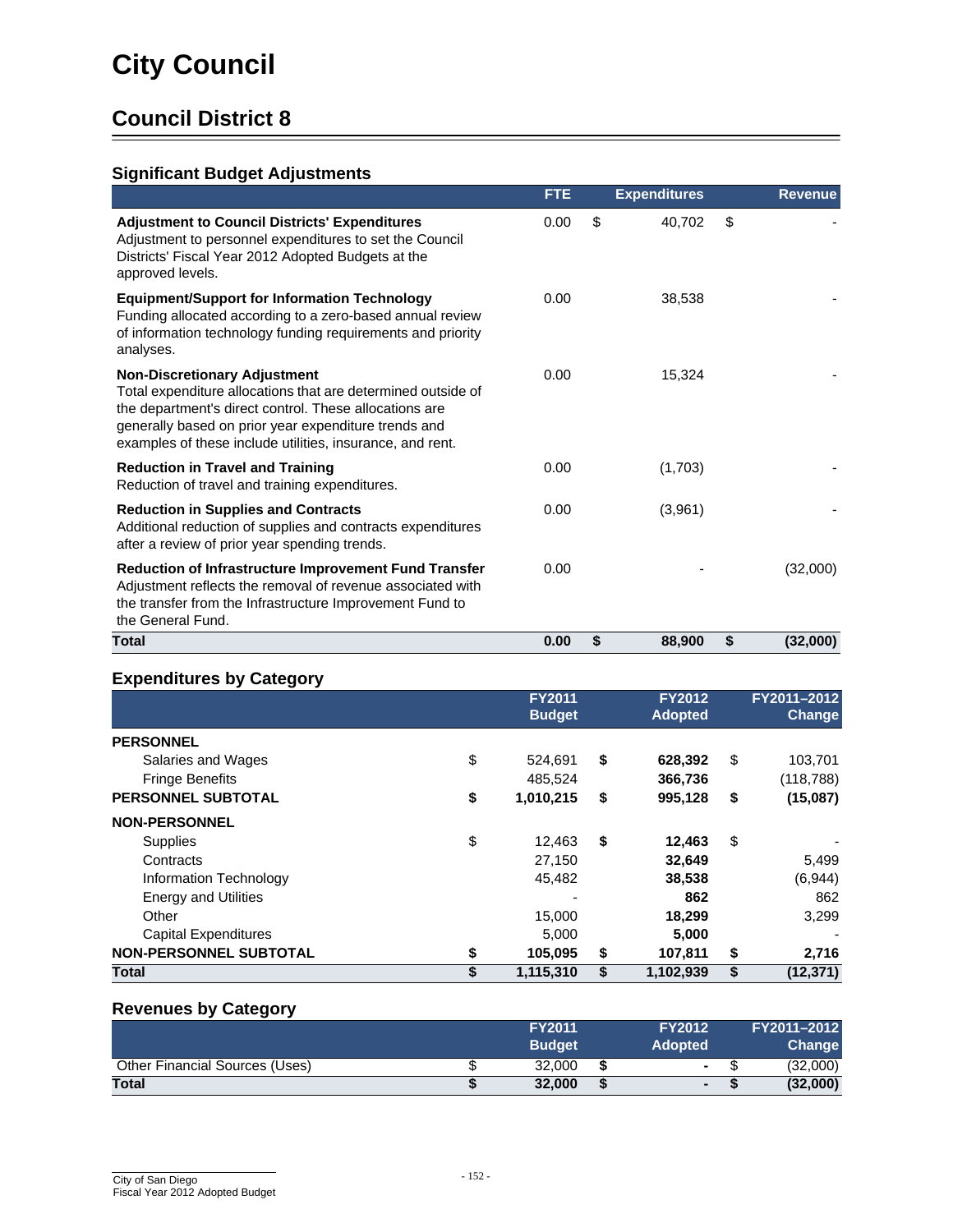#### **Personnel Expenditures**

| Job<br><b>Number</b>               | Job<br><b>Class</b> | <b>Job Title / Wages</b>              | <b>FY2011</b><br><b>Budget</b> | <b>FY2012</b><br><b>Adopted</b> | <b>Salary Range</b>     | <b>Total</b> |
|------------------------------------|---------------------|---------------------------------------|--------------------------------|---------------------------------|-------------------------|--------------|
| <b>Salaries and Wages</b>          |                     |                                       |                                |                                 |                         |              |
| 20001102                           | 2133                | Council Assistant                     | 1.00                           | 1.00                            | $$20,426 - $149,323$ \$ | 95,836       |
| 20001071                           | 2003                | <b>Council Member</b>                 | 1.00                           | 1.00                            | 75,096 -<br>75,096      | 75,096       |
| 20001165                           | 2211                | Council Representative 1              | 8.00                           | 8.00                            | 16.640 - 104.832        | 416,758      |
|                                    |                     | Adjust Budget To Approved Levels      |                                |                                 |                         | 40,702       |
| <b>Salaries and Wages Subtotal</b> |                     |                                       | 10.00                          | 10.00                           | \$                      | 628,392      |
| <b>Fringe Benefits</b>             |                     |                                       |                                |                                 |                         |              |
|                                    |                     | <b>Employee Offset Savings</b>        |                                |                                 | \$                      | 17,964       |
|                                    |                     | <b>Flexible Benefits</b>              |                                |                                 |                         | 63,789       |
|                                    |                     | Long-Term Disability                  |                                |                                 |                         | 3,413        |
|                                    |                     | Medicare                              |                                |                                 |                         | 8,684        |
|                                    |                     | <b>Other Post-Employment Benefits</b> |                                |                                 |                         | 60,410       |
|                                    |                     | <b>Retirement ARC</b>                 |                                |                                 |                         | 186,118      |
|                                    |                     | Risk Management Administration        |                                |                                 |                         | 10,030       |
|                                    |                     | Supplemental Pension Savings Plan     |                                |                                 |                         | 8,066        |
|                                    |                     | Unemployment Insurance                |                                |                                 |                         | 2,275        |
|                                    |                     | <b>Workers' Compensation</b>          |                                |                                 |                         | 5,987        |
| <b>Fringe Benefits Subtotal</b>    |                     |                                       |                                |                                 | \$                      | 366,736      |
|                                    |                     | <b>Total Personnel Expenditures</b>   |                                |                                 | \$                      | 995,128      |

# **Council District 8 - CPPS**

## **Significant Budget Adjustments**

|                                                                                                                                                                                                                                                                                                                                                                          | <b>FTE</b> |   | <b>Expenditures</b> |   | <b>Revenue</b> |
|--------------------------------------------------------------------------------------------------------------------------------------------------------------------------------------------------------------------------------------------------------------------------------------------------------------------------------------------------------------------------|------------|---|---------------------|---|----------------|
| <b>Community Projects, Programs, and Services</b><br>Adjustment reflects the addition of budget for Community<br>Projects, Programs, and Services. The allocation is based<br>on the Council Office's estimated savings for Fiscal Year<br>2011 as reported in the Fiscal Year 2011 Year-End<br>Monitoring Report, including any requested appropriation<br>adjustments. | 0.00       | S | 305.617             | S |                |
| Total                                                                                                                                                                                                                                                                                                                                                                    | 0.00       |   | 305.617             |   |                |

|                               |   | <b>FY2011</b><br><b>Budget</b> | <b>FY2012</b><br><b>Adopted</b> | FY2011-2012<br><b>Change</b> |
|-------------------------------|---|--------------------------------|---------------------------------|------------------------------|
| <b>NON-PERSONNEL</b>          |   |                                |                                 |                              |
| Contracts                     | S | ۰.                             | 305.617                         | \$<br>305,617                |
| <b>NON-PERSONNEL SUBTOTAL</b> |   | ٠.                             | 305.617                         | 305,617                      |
| <b>Total</b>                  |   | ٠                              | 305.617                         | 305,617                      |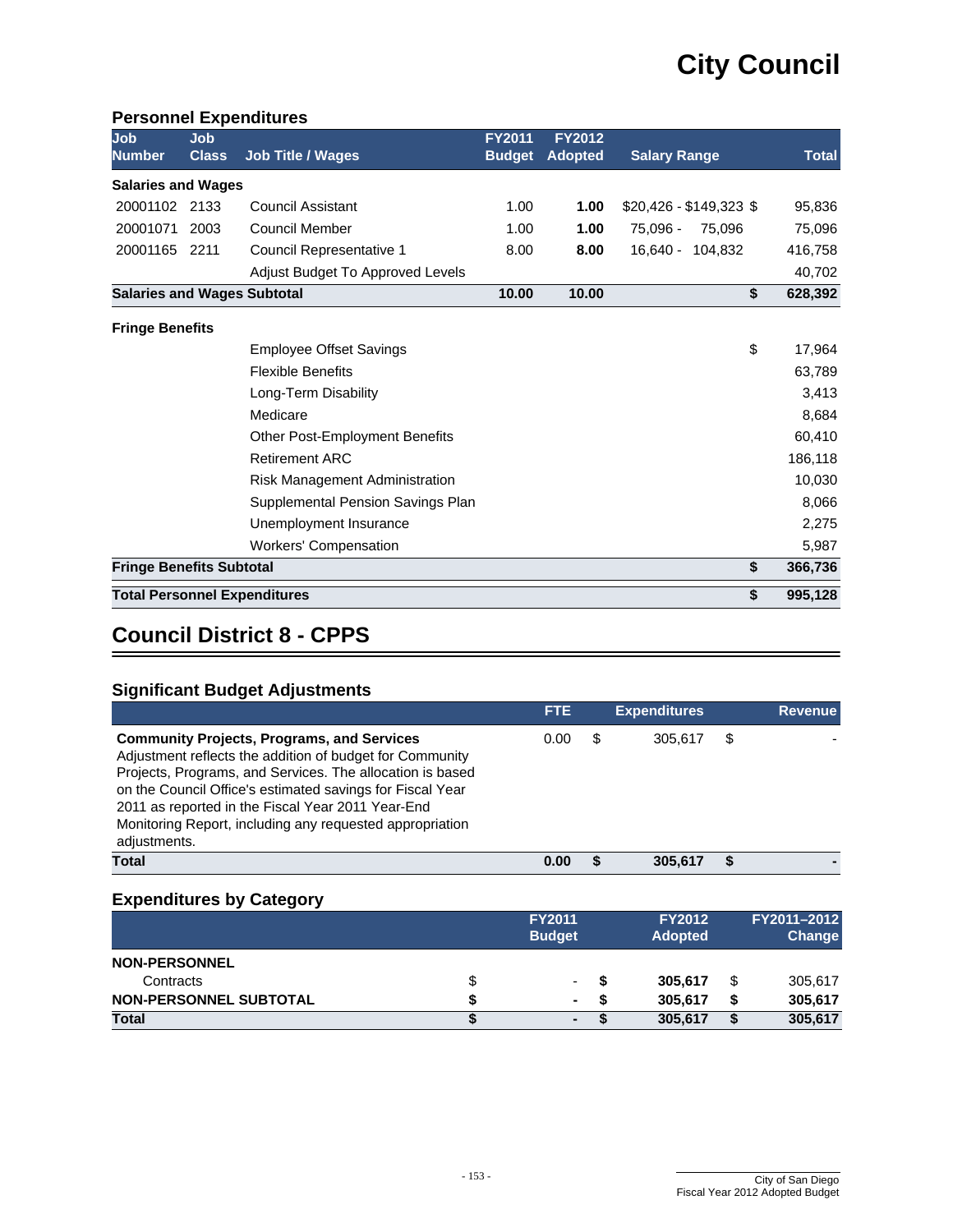# **Council Administration**

## **Significant Budget Adjustments**

|                                                                                                                                                                                                                                                                                    | <b>FTE</b> | <b>Expenditures</b> | <b>Revenue</b>  |
|------------------------------------------------------------------------------------------------------------------------------------------------------------------------------------------------------------------------------------------------------------------------------------|------------|---------------------|-----------------|
| <b>Non-Discretionary Adjustment</b><br>Total expenditure allocations that are determined outside of<br>the department's direct control. These allocations are<br>generally based on prior year expenditure trends and<br>examples of these include utilities, insurance, and rent. | 0.00       | \$<br>151,690       | \$              |
| <b>Architectural and Engineering Services</b><br>Funding for architectural and engineering services retained<br>for the design and construction of the Ninth Council Office.                                                                                                       | 0.00       | 41,000              |                 |
| <b>Equipment/Support for Information Technology</b><br>Funding allocated according to a zero-based annual review<br>of information technology funding requirements and priority<br>analyses.                                                                                       | 0.00       | 28,748              |                 |
| <b>Hourly Personnel Funding</b><br>Funding allocated according to a zero-based annual review<br>of hourly funding requirements.                                                                                                                                                    | 0.39       | 10,155              |                 |
| <b>Reduction in Supplies and Contracts</b><br>Additional reduction of supplies and contracts expenditures<br>after a review of prior year spending trends.                                                                                                                         | 0.00       | (7,675)             |                 |
| <b>Reduction in Travel and Training</b><br>Reduction of travel and training expenditures.                                                                                                                                                                                          | 0.00       | (11, 858)           |                 |
| Reduction of Infrastructure Improvement Fund Transfer<br>Adjustment reflects the removal of revenue associated with<br>the transfer from the Infrastructure Improvement Fund to<br>the General Fund.                                                                               | 0.00       |                     | (59,212)        |
| <b>Total</b>                                                                                                                                                                                                                                                                       | 0.39       | \$<br>212,060       | \$<br>(59, 212) |

|                               | <b>FY2011</b><br><b>Budget</b> | <b>FY2012</b><br><b>Adopted</b> | FY2011-2012<br><b>Change</b> |
|-------------------------------|--------------------------------|---------------------------------|------------------------------|
| <b>PERSONNEL</b>              |                                |                                 |                              |
| Salaries and Wages            | \$<br>1,053,545                | \$<br>875,201                   | \$<br>(178, 344)             |
| <b>Fringe Benefits</b>        | 622.183                        | 549,662                         | (72, 521)                    |
| <b>PERSONNEL SUBTOTAL</b>     | \$<br>1,675,728                | \$<br>1,424,863                 | \$<br>(250, 865)             |
| <b>NON-PERSONNEL</b>          |                                |                                 |                              |
| <b>Supplies</b>               | \$<br>19,252                   | \$<br>19,252                    | \$                           |
| Contracts                     | 119,182                        | 158,037                         | 38,855                       |
| Information Technology        | 29.941                         | 28,748                          | (1, 193)                     |
| <b>Energy and Utilities</b>   | 75,284                         | 81,868                          | 6,584                        |
| Other                         | 4,100                          | 4,183                           | 83                           |
| <b>Capital Expenditures</b>   | 2,500                          | 2,500                           |                              |
| <b>NON-PERSONNEL SUBTOTAL</b> | \$<br>250,259                  | \$<br>294,588                   | \$<br>44,329                 |
| <b>Total</b>                  | \$<br>1,925,987                | \$<br>1,719,451                 | \$<br>(206,536)              |